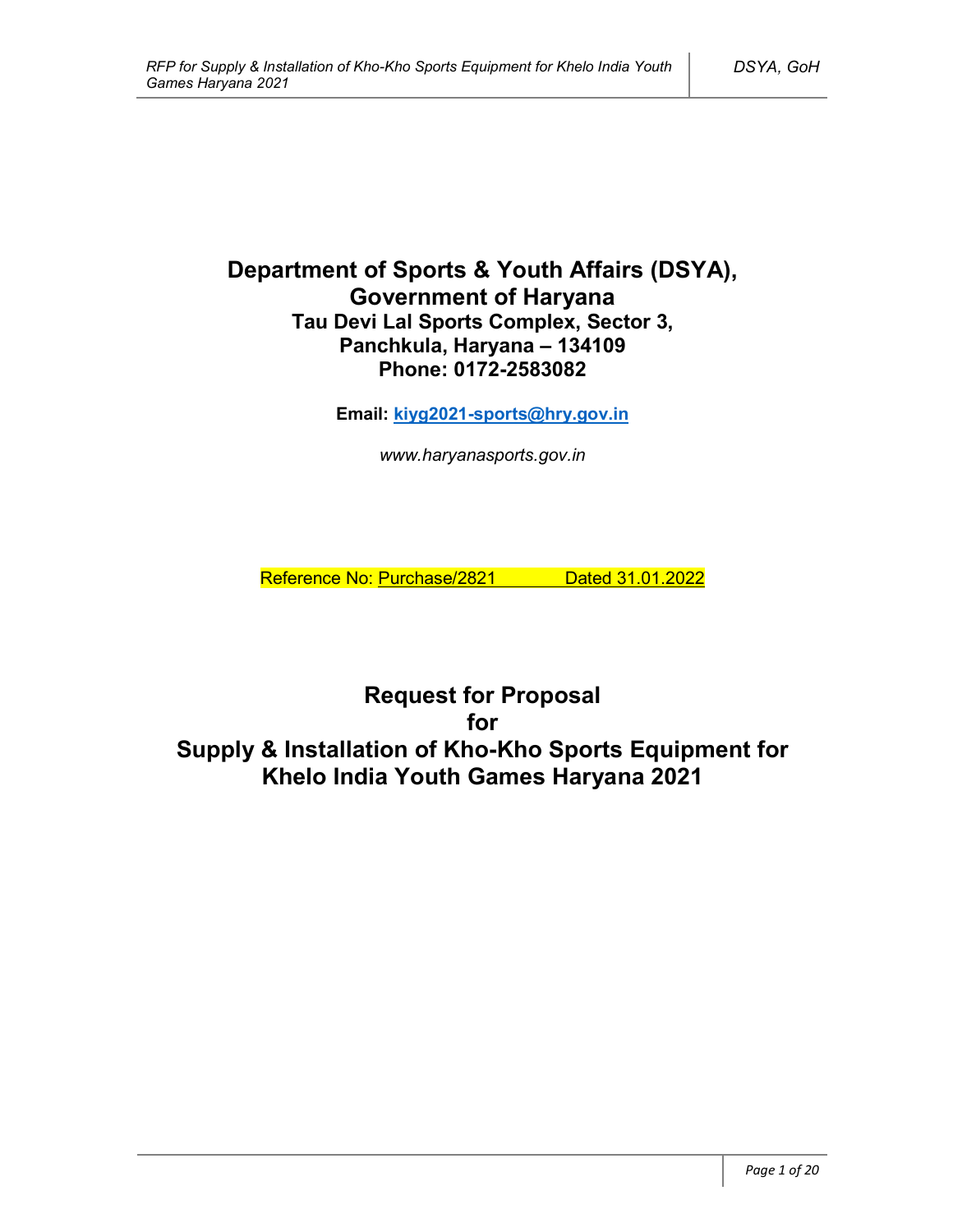**Department of Sports & Youth Affairs (DSYA), Government of Haryana Tau Devi Lal Sports Complex, Sector 3 Panchkula, Haryana – 134109**

> Email: kiyg2021-sports@hry.gov.in www.sportsharyana.gov.in

**RFP No.: Purchase/2821 Dated: 31.01.2022** 

**NOTICE INVITING TENDER (NIT)**

DSYA invites Bids under two bid-basis, i.e. Technical Bid and Financial Bid for *'Supply & Installation of Kho-Kho Sports Equipment for Khelo India Youth Games Haryana 2021'* for Department of Sports & Youth Affairs *(DSYA)*.

The interested bidders should submit their bids online and physical copies of **only technical proposal** to Tau Devi Lal Sports Complex, Sector 3, Department of Sports & Youth Affairs, Govt. of Haryana, Panchkula, Haryana - 134109, on or before 10-02-2022**.**

Bidders have to download the Bid documents from the e-procurement portal i.e. https://etenders.hry.nic.in after registering themselves on portal and submit e-bids after payment of Bid Processing Fee & Bid Document Fee before last date & time of downloading the e-bids online

All Bidders are advised to see Amendments to RFP, if any, before submission of the bids. In case the Bidder does not submit the amended bids/amendments, it shall be presumed that Bidder has seen the amendments/Amended bids and e-bid shall be evaluated accordingly.

In case schedule date of submission / tender opening date are declared as holiday then tender will be submitted/ opened on the very next working day on earlier schedule time.

DSYA reserves the right to cancel the bid at any time or amend/withdraw any of the terms and conditions contained in the Bid Document without assigning any reason thereof.

> **CEO, Khelo India Youth Games Department of Sports & Youth Affairs Haryana**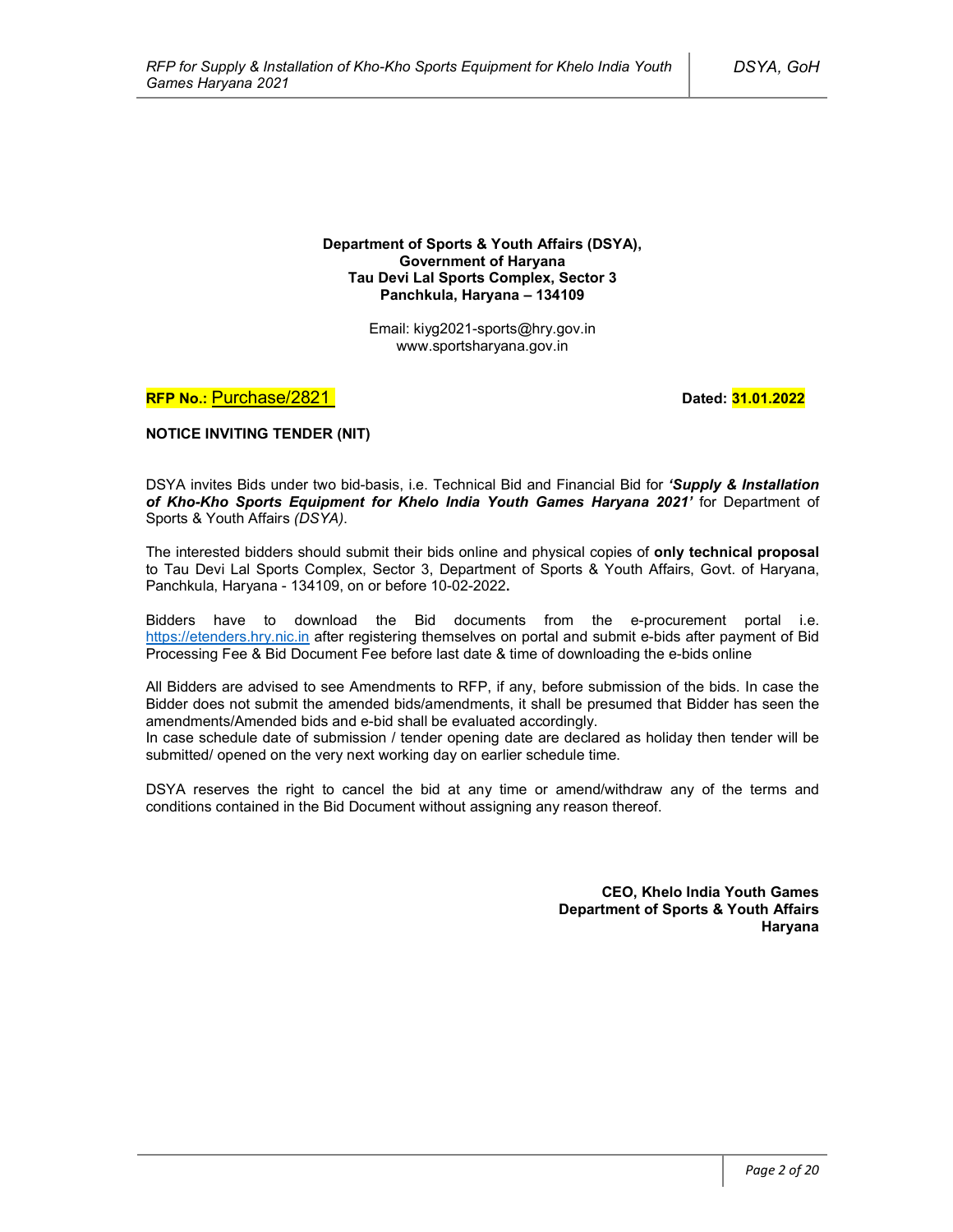#### **1. DETAILED NOTICE INVITING E-TENDER**

e-Tender is invited in single stage two cover system i.e. Request for Technical Bid **(online Bid under Technical Envelope and hard copy submission with mentioning Page No)** and Request for Financial Bid (comprising of price bid Proposal under online available Commercial Envelope):

| Sr. No. | <b>Information</b>                                                 | <b>Details</b>                                                                                                                                                                                                                                                                                       |
|---------|--------------------------------------------------------------------|------------------------------------------------------------------------------------------------------------------------------------------------------------------------------------------------------------------------------------------------------------------------------------------------------|
|         | Description of Goods                                               | Kho-Kho Sports Equipment<br>(Annexure-I)                                                                                                                                                                                                                                                             |
| 2       | EMD (to be deposited online) *                                     | 65,000/-<br><b>Account Holder Name: Director,</b><br>Department of Sports & Youth Affairs<br><b>Bank Name: State Bank of India</b><br><b>Account No.: 39454876084</b><br><b>IFSC Code: SBIN0050969</b><br><b>MICR No.: 160002173</b><br>Validity period for the EMD will be up to<br>30th June, 2022 |
| 3       | Tender Document Fee*                                               | $5.000/-$                                                                                                                                                                                                                                                                                            |
| 4       | e-Service Fee (to be deposited online)                             | $1.000 + 18\%$ GST                                                                                                                                                                                                                                                                                   |
| 5       | Start Date & Time of Bid Preparation and<br>Submission             | 01.02.2022                                                                                                                                                                                                                                                                                           |
| 6       | Expiry Date & Time of bid for EMD<br>submission                    | 09.02.2022                                                                                                                                                                                                                                                                                           |
| 7       | Last date and time for submission of<br>proposals through e-Tender | 10.02.2022                                                                                                                                                                                                                                                                                           |

**Note: For relaxation of Tender Fee & EMD** Please refer "Haryana State Public Procurement Policy for MSME -2016" notified vide G.O.No.2/2/2016-4IBII (1) dated 20-10-2016 and for Startups/first generation Entrepreneurs as notified vide G.O. No.2/2/2016-4IB-II dated 03.01.2019.

### **2. DATA SHEET**

| Sr. No.        | <b>Activity Description</b>                                                                                  | Details                                                                                                                           |  |
|----------------|--------------------------------------------------------------------------------------------------------------|-----------------------------------------------------------------------------------------------------------------------------------|--|
| 1              | RFP No. and Date of Availability of RFP                                                                      | RFP No.: Purchase/2821<br>Date: 31.01.2022                                                                                        |  |
| $\overline{2}$ | Proposal Due Date                                                                                            | 10.02.2022                                                                                                                        |  |
| 3              | Technical Proposal Opening Date and<br>submission of hard copy of technical<br>proposal with proper binding. | 11.02.2022, 10.00 Hrs                                                                                                             |  |
| 4              | <b>Financial Proposal Opening</b>                                                                            | To be communicated later                                                                                                          |  |
| 5              | Letter of Award (LOA)                                                                                        | To be communicated later                                                                                                          |  |
| 6              | Office Address - Venue for opening and<br>evaluation of Bids                                                 | Department of Sports & Youth Affairs<br>Govt. of Haryana<br>Tau Devi Lal Sports Complex, Sector 3,<br>Panchkula, Haryana - 134109 |  |
| $\overline{7}$ | <b>Contact Details</b>                                                                                       | Contact Person:<br>Mr. Rajesh Kumar, Superintendent<br>Email id: kiyg2021-sports@hry.gov.in<br>Mobile No: +91 7717307781          |  |
| 8              | <b>Tender Documents on Website</b>                                                                           | URL for e-tender<br>https://etenders.hry.nic.in/nicgep/app<br>http://www.haryanasports.gov.in/                                    |  |
| 9              | Method of Selection                                                                                          | Pre-Qualification & L1                                                                                                            |  |
| 10             | <b>Bid Validity Period</b>                                                                                   | 90 days                                                                                                                           |  |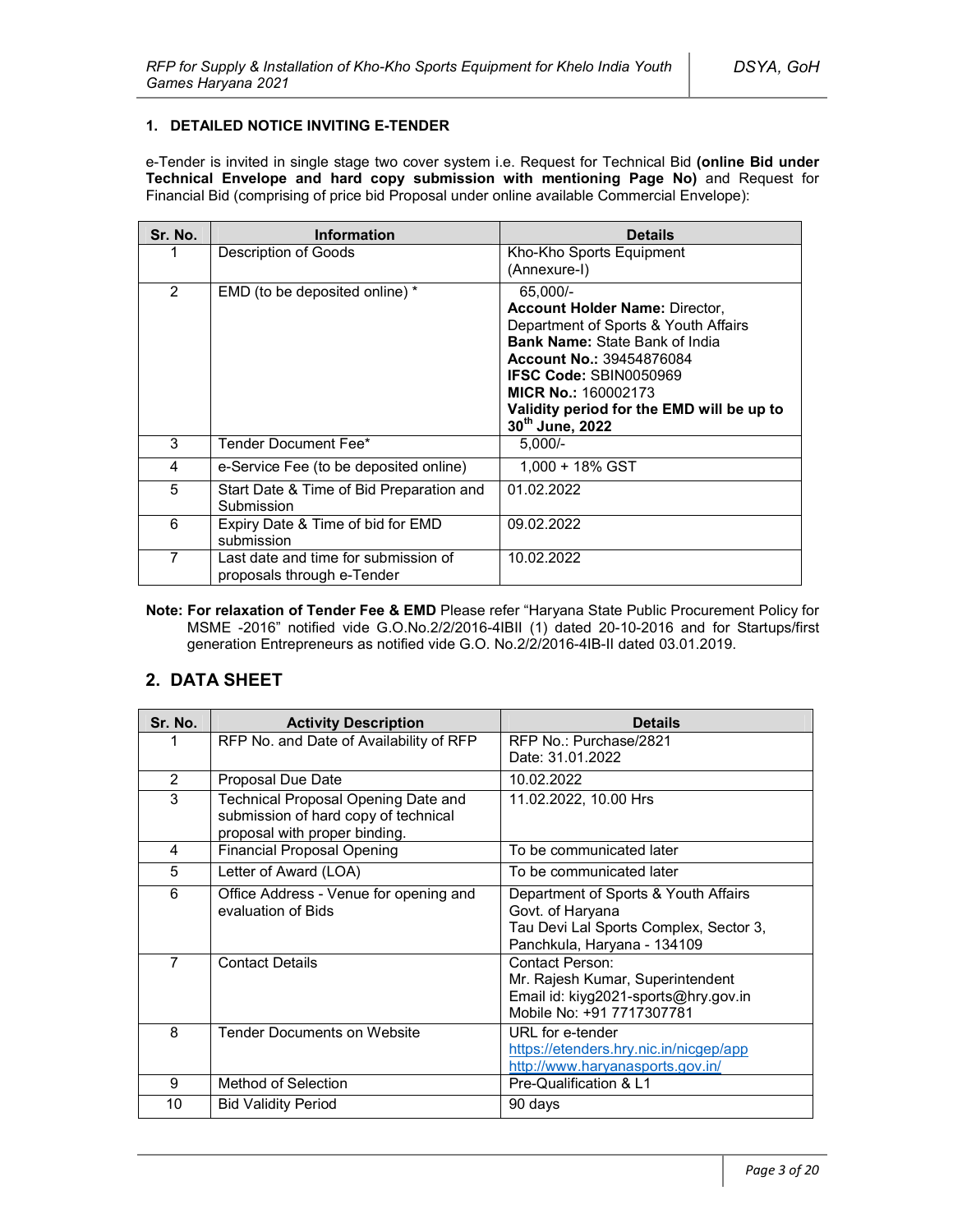### **A. Information to Bidders:**

#### **1. Instructions to bidder on Electronic Tendering System.**

Registration of bidders on e-Procurement Portal**,** Information about Digital Certificate, Instructions about Online Payment of Tender Document fee/e-Service Fee/Earnest Money, Important Instructions & Help manual for online bidding and other General issues option available on Home page of NIC e-procurement portal i.e https://etenders.hry.nic.in.

In case bidders need any clarifications or if training required to participate in online tenders they can contact office Timings of Help-desk support & Contract Details: -

The detail may be seen under "Contract US" option available on Home Page of NIC e-Procurement portal i.e https://etenders.hry.nic.in.

For support related to Haryana Tenders in addition to Helpdesk: -

In addition, for support related to Haryana Tenders in addition to helpdesk you may also contact to following: -

E - mail: eproc.nichry@yahoo.com Desk: 0172-2700275

**2.** Date and Time of making payment of tender fee, earnest money deposit (EMD) and eservice fee is as under:

|    | <b>x A</b> Online submission of EMD, Tender fee & |  |
|----|---------------------------------------------------|--|
|    | e-Service Fee Option-1: Through Net               |  |
|    | <b>Banking and Debit card</b>                     |  |
| в. | Online submission of EMD                          |  |
|    | Option-2: Through RTGS/ NEFT-                     |  |
|    | (In case of above, the bidder has to              |  |
|    | pay Tender fee & e-Service fee                    |  |
|    | Through Net Banking and Debit card                |  |
|    | as per the given date & time schedule)            |  |

- **3.** As the Bids are to be submitted online and are required to be encrypted and digitally signed, the Bidders are advised to obtain Digital Signature Certificate (DSC) at the earliest. For obtaining Digital Certificate, the Bidders should visit NIC portal https://etenders.hry.nic.in/nicgep/app?page=DSCInfo&service=page
- **4.** The Bidders shall have to pay for the Tender Documents Fee, EMD Fees & e-Service Fee online by using the service of secure electronic payment gateway. The secure electronic payments gateway is an online interface between bidders and online payment authorization networks.
- **5.** The bidders must have Net Banking account in order to pay Tender Document Fee and e-Service Fee.
- **6. Payment of Tender Fee: -** The payment for the Tender Document Fee shall be made by the interested bidder online directly through Net Banking with the available Banks at e- GRAS e-Payment Gateway.
- **7. Payment of e-Service Fee: -** E-Service Fee payment shall be made separately by the interested bidders/ contractors online directly through Net Banking Account.
- **8. Payment of EMD: -** The payment of EMD can be made through Net Banking or RTGS/ NEFT as per details at Para-2 above. In this regard please refer to "Instructions to bidder on Electronic Tendering System.
- **9.** Intending bidders will be mandatorily required to sign-up online (create user account) on the website https://etenders.hry.nic.in to be eligible to participate in the e-Tender. In case the intended bidder fails to pay EMD fee under the stipulated time frame, he/she shall not be allowed to submit his/ her bids for the respective event/Tenders.
- **10.** In case of payment of EMD through RTGS/ NEFT, the interested bidders must remit the funds at least on or before **09.02.2022** and make payment via RTGS/NEFT to the beneficiary account number specified under the online generated challan. The intended bidder/ Agency thereafter will be able to successfully verify their payment online, and submit their bids on or before the expiry date & time of the respective events/ Tenders at https://etenders.hry.nic.in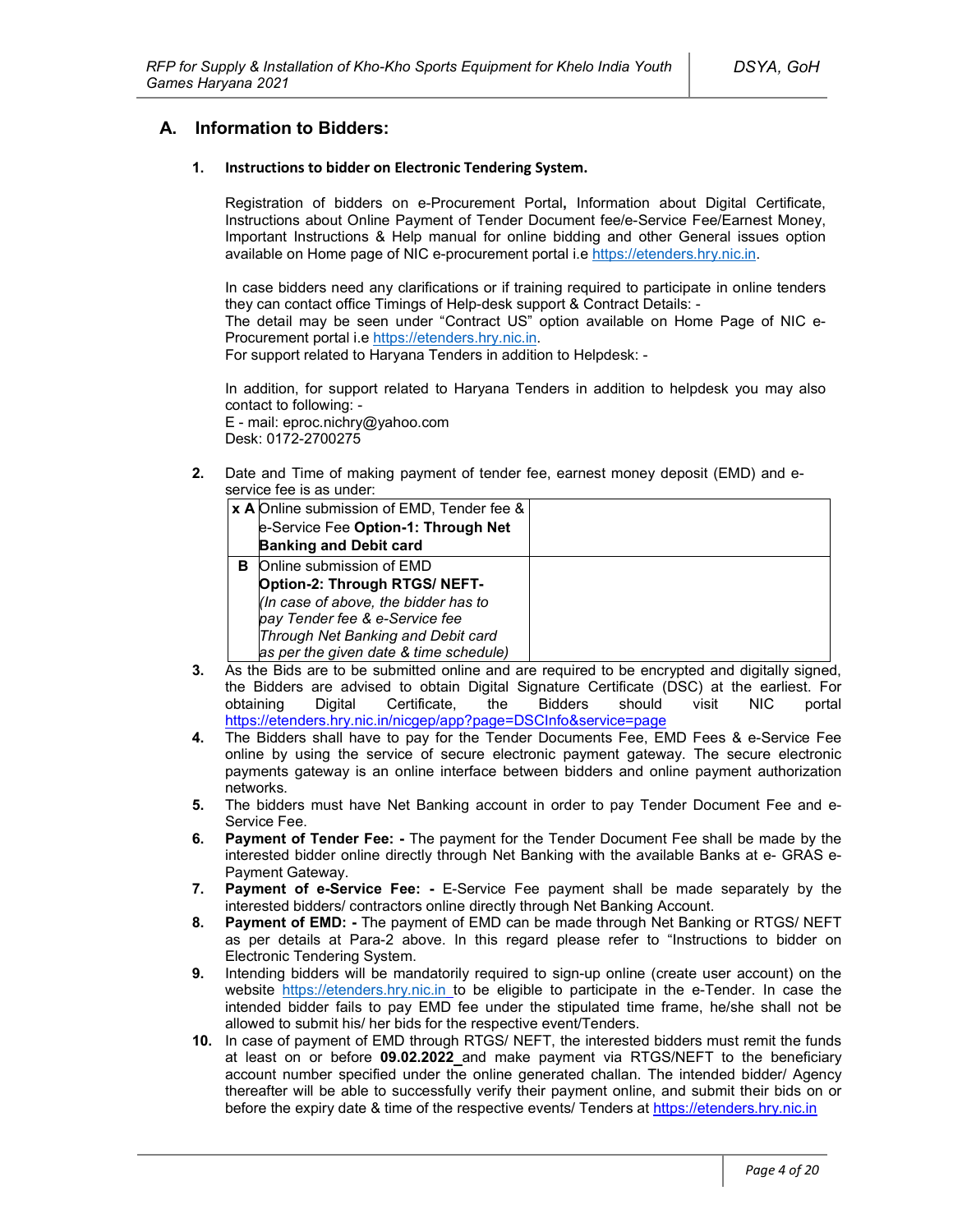- **11.** However, the details of the EMD, Tender document Fee & E Service Fee are required to be filled/ provided at the time of online Bid Preparation.
- **12.** Online Technical Envelope—Reference details of the Earnest Money Deposit, Tender Document Fee & e - Service Fee instrument and scanned copies of supporting documents and QR/technical criteria with proper index and page numbering on all the documents have to be provided as per **Annexure-A** of this document.
- **13.** If the tenders are cancelled or recalled on any grounds, the Tender Document Fee and e-Service Fee will not be refunded to the bidder.
- **14.** If any queries related to this RFP, Bidders can submit their queries only through the official email id kiyg2021-sports@hry.gov.in before 5.00PM on working days.

## **B. Brief Description of Procuring Sports Equipment / items:**

| Sr. No I | Description                                                 | Quantity | Place of Delivery                                            |
|----------|-------------------------------------------------------------|----------|--------------------------------------------------------------|
|          | Supply & installation of Kho-Kho<br><b>Sports Equipment</b> | 3 Items  | Tau Devi Lal Sports Complex,<br>Sector-3, Panchkula, Haryana |

The detailed technical specifications/description of the above items are available at **Annexure-I** of this document. **Only mentioned brand will be acceptable.**

## **C. Specific Terms & Condition/ Eligibility Criteria related to above items: -**

| 1.             | The Bidder must be a Single Business Entity for the<br>purpose of this Invitation for RFP Document, a business<br>entity shall mean a company registered in India under<br>the Companies ACT, 1956 or 2013 or a partnership firm<br>registered under The Limited Liability Partnership Act,<br>2008 or The Indian Partnership Act 1932.<br><b>JV/Consortium not Allowed.</b>                                                       | Certificate<br>Registration<br>of<br>Incorporation(s).                                                                                               |
|----------------|------------------------------------------------------------------------------------------------------------------------------------------------------------------------------------------------------------------------------------------------------------------------------------------------------------------------------------------------------------------------------------------------------------------------------------|------------------------------------------------------------------------------------------------------------------------------------------------------|
| 2 <sup>2</sup> | Average annual turnover of the Bidder in the last 3<br>years i.e. 2017-18, 2018-19 and 2019-20 must be at<br>01 Crore from sale of sports equipment/items &<br>least<br>Sports Apparel.                                                                                                                                                                                                                                            | Audited<br>Financial<br>Statements/Certificate<br>from<br>be<br>statutory<br>Auditor<br>should<br>submitted as per the enclosed<br>Annexure-'E'.     |
| 3.             | <b>Bidder</b><br>relevant<br>The<br>must<br>have<br>experience<br>in.<br>undertaking any three (03) similar* assignments in the<br>last seven (07) years (International/National level).<br>Note: *Supply and installation of sports equipment for<br>Central Government/State Government/ National Sports<br>Federation / State Sports Federation.                                                                                | Work Order/ Client Certificate/<br>Certificate<br>Completion<br>(Please)<br>provide a list of assignments<br>before attaching relevant evidence.     |
| 4 <sup>1</sup> | The Bidder should be in the business of sale of Sports<br>Equipment as Original equipment manufacturer (OEM)<br>for at least 05 Years as on March 31 <sup>st</sup> , 2021.<br><b>OR</b><br>In case the Bidder is not a manufacturer (OEM) then the<br>bidder should be an authorized supplier / dealer of the<br>manufacturer and in business of supplying sports<br>equipment for more than one (01) year as on March<br>31,2021. | Proof of OEM / Authorisation<br>Certificate<br>clearly<br>specified)<br>(with<br>period<br>should be submitted as per the<br>enclosed Annexure- 'C'. |
| 5.             | The equipment should be supplied to Tau Devi Lal sports complex, Sector-3, Panchkula,                                                                                                                                                                                                                                                                                                                                              |                                                                                                                                                      |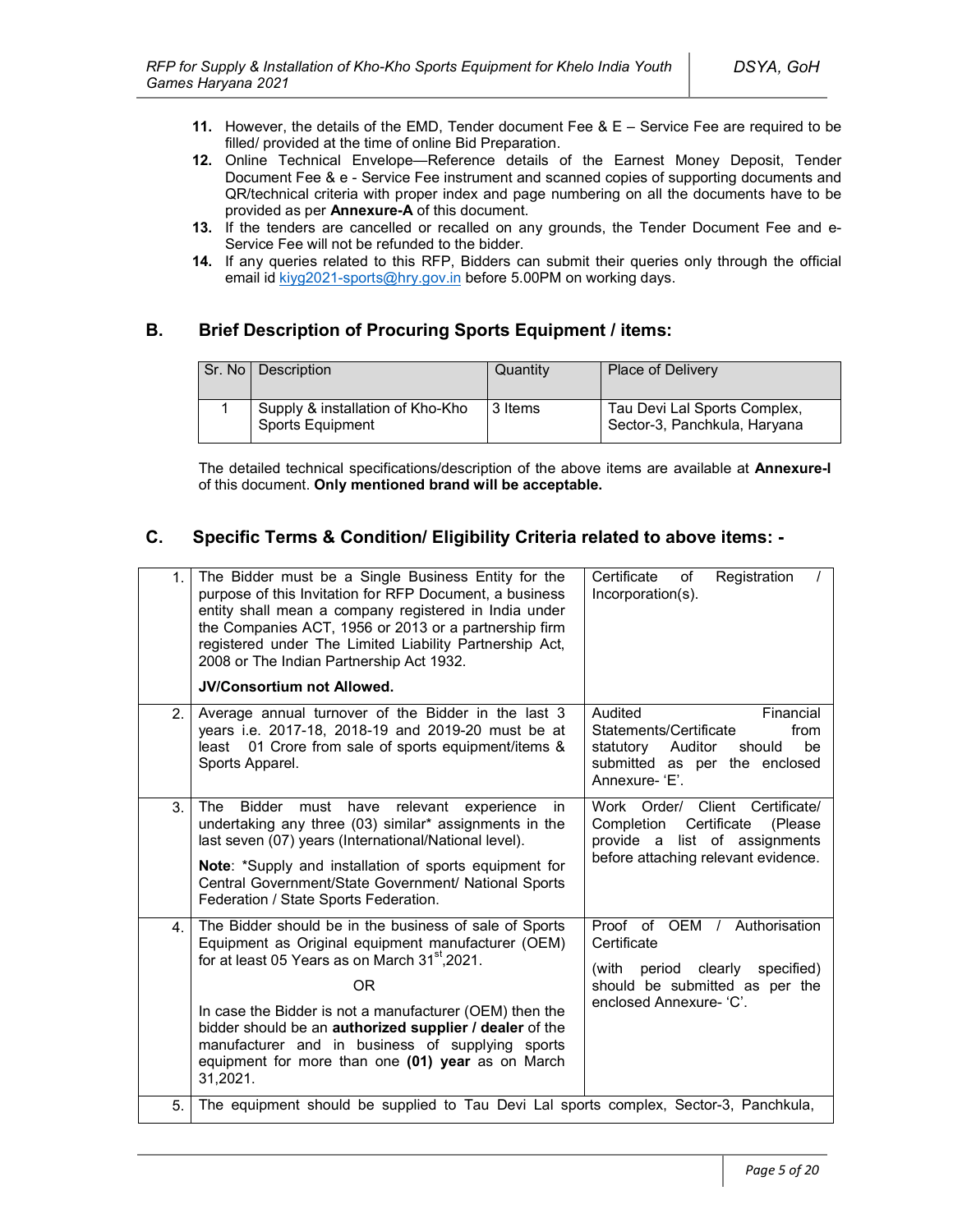|     | Haryana.                                                                                                                                                                                                                                                                                                                                                                                                                                                                                                                                                                  |  |  |  |
|-----|---------------------------------------------------------------------------------------------------------------------------------------------------------------------------------------------------------------------------------------------------------------------------------------------------------------------------------------------------------------------------------------------------------------------------------------------------------------------------------------------------------------------------------------------------------------------------|--|--|--|
| 6.  | The suppliers are required to submit the detail of sports equipment/items as per Annexure-II.<br>The intending supplier shall also have to mention, the detailed specifications, name of<br>manufacturer/make, model of the article and has to enclose the catalogue in PDF format with<br>image/ pictures of the material offered, for which the rates are quoted as per the below format.                                                                                                                                                                               |  |  |  |
|     | Item No                                                                                                                                                                                                                                                                                                                                                                                                                                                                                                                                                                   |  |  |  |
|     | Name of the Item                                                                                                                                                                                                                                                                                                                                                                                                                                                                                                                                                          |  |  |  |
|     | Offered Make & Model                                                                                                                                                                                                                                                                                                                                                                                                                                                                                                                                                      |  |  |  |
|     | Specification<br><b>NIT</b><br>Compliance<br>as<br>per<br>(Yes/No)                                                                                                                                                                                                                                                                                                                                                                                                                                                                                                        |  |  |  |
|     | Offered item with Original Images                                                                                                                                                                                                                                                                                                                                                                                                                                                                                                                                         |  |  |  |
|     | Above format should be proper in one page for each item. The photocopies/ Xerox /fax of<br>these documents will not be considered. In absence of the above original documents, the<br>item(s) offered will not be considered. The preference will be given to the items bearing ISI/ISO<br>/quality control make for the sports material & goods.                                                                                                                                                                                                                         |  |  |  |
|     | In case of doubt in material, supplied by the firm/bidder, the expenditure incurred on getting the<br>material tested will be borne by the bidder. If, even after approval, information / facts submitted<br>by the bidder are found misleading / incorrect etc., DSYAGOH reserves the right to reject the<br>tender for the current / future supply or may impose penalties as deemed fit. Non-compliance<br>of any of the terms & conditions of the tender will also warrant above penalties.                                                                           |  |  |  |
| 7.  | The intending supplier should quote the rates inclusive of all expenses, charges, taxes, duties,<br>transportation, packing and forwarding, insurance etc. inclusive of all applicable taxes and<br>freight charges for Tau Devi Lal sports complex, Sector-3, Panchkula, Haryana. Rate quoted<br>shall also include Supply, Installation, and Commissioning & On-site training for operation of<br>equipment. The financial must be submitted in the bidder's letter head with seal and sign.                                                                            |  |  |  |
| 8.  | The minimum warranty/guarantee period shall be of two (2) years for equipment/ items. Not<br>applicable for the Items which are subject to non-warranty. However, DSYA will verify whether<br>the quoted equipment's/items are falling under warranty or non-warranty. Decision of the<br>DSYA will be final in this regard. Any period over and above the minimum period mentioned<br>shall also be accepted.                                                                                                                                                            |  |  |  |
| 9.  | For imported equipment if supplied directly from foreign): The custom clearance,<br>transportation, insurance etc. of the equipment from the port of entry in the country to the<br>consignee's place shall be sole responsibility of the supplier and its agent. These are to be<br>shown separately in the price bid. However, for custom duty exemption wherever applicable for<br>import of sports equipment/goods KIYG, 2021 secretariat will apply to the appropriate<br>authority. The seller and his agent should liaison the claim for exemption of Custom Duty. |  |  |  |
| 10. | Technical specification of the sports equipment used in competitions should be as per rule of<br>the International / National Federation/Association of concerned disciplines.                                                                                                                                                                                                                                                                                                                                                                                            |  |  |  |
| 11  | DSYAGOH will be legally competent to cancel the supply order and also to take any other<br>action against the supplier including imposing any penalty during or till the final execution of<br>the supply, in case the supplier is ever found to have committed any fraud against DSYAGOH<br>in supplying the material or indulged in any other malpractices thereof causing any financial<br>losses during contract period.                                                                                                                                              |  |  |  |
|     | 12. The bidders will give a self-attested declaration on Rs 100/- stamp paper that the quality and<br>brand of sports equipment used in competitions and quoted in the tender are correct and as<br>per rule of International/National/Associations of concerned disciplines. In case of any defect,<br>DSYAGOH may impose penalty as deemed fit and will have the right to make recovery from<br>security or any pending bills or and take any legal action as deemed fit.                                                                                               |  |  |  |
| 13. | The Bidder must submit information with supporting documents as specified in Annexure III.                                                                                                                                                                                                                                                                                                                                                                                                                                                                                |  |  |  |
| 14. | DSYAGOH considering, past performance of the tenderer, reserves the right to reject any                                                                                                                                                                                                                                                                                                                                                                                                                                                                                   |  |  |  |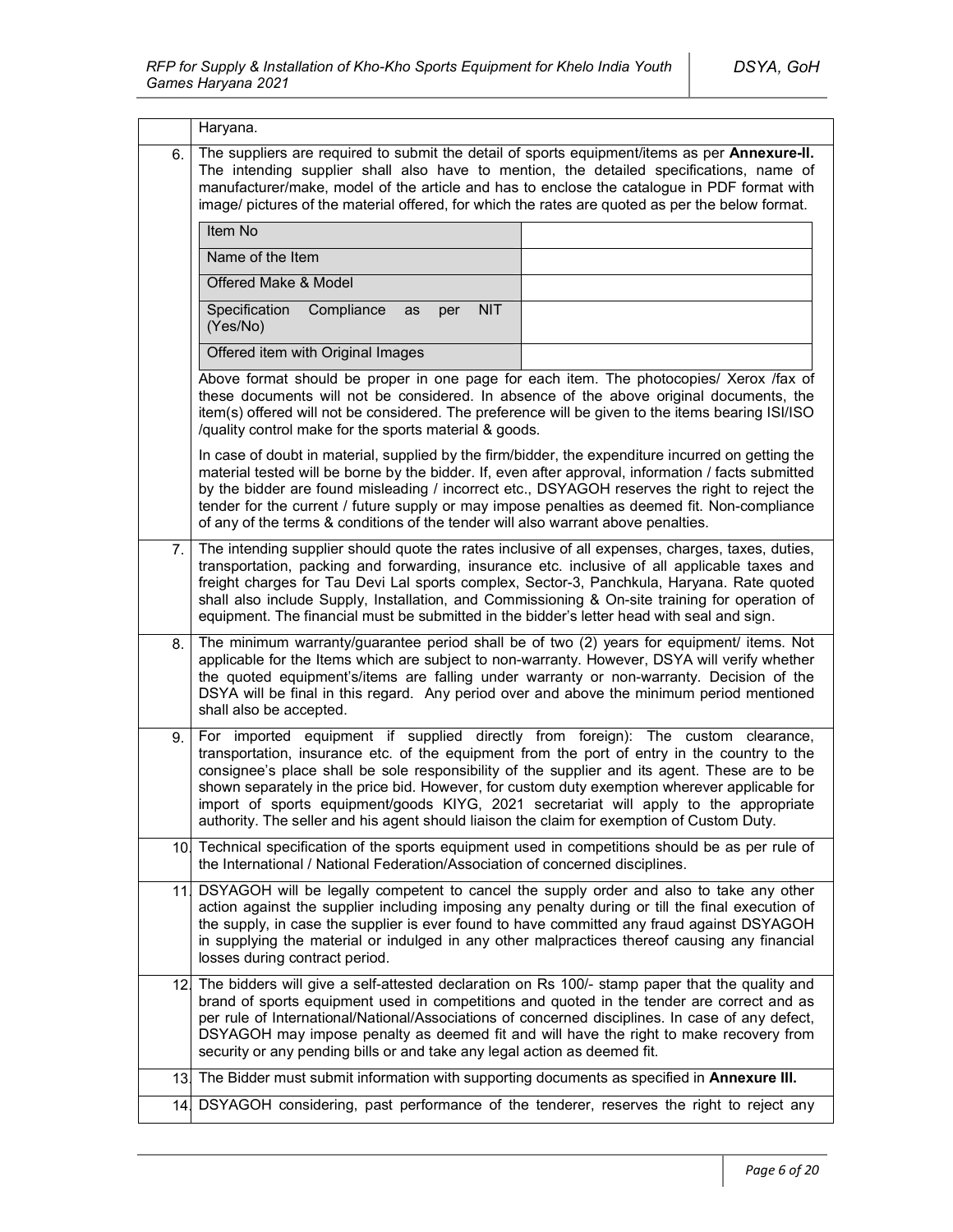|     | tender.                                                                                                                                                                                                                                                                                                                                                                                                                                                                                                                                                                                                                                                                                                                                                                                                                                                                                                                                               |  |
|-----|-------------------------------------------------------------------------------------------------------------------------------------------------------------------------------------------------------------------------------------------------------------------------------------------------------------------------------------------------------------------------------------------------------------------------------------------------------------------------------------------------------------------------------------------------------------------------------------------------------------------------------------------------------------------------------------------------------------------------------------------------------------------------------------------------------------------------------------------------------------------------------------------------------------------------------------------------------|--|
| 15. | In case, any dispute arises in regard to the tender, the decision of the DSYAGOH will be final<br>and binding.                                                                                                                                                                                                                                                                                                                                                                                                                                                                                                                                                                                                                                                                                                                                                                                                                                        |  |
|     | 16. In case of litigation, the courts at Panchkula only will have jurisdiction for deciding case<br>according to Indian law in force.                                                                                                                                                                                                                                                                                                                                                                                                                                                                                                                                                                                                                                                                                                                                                                                                                 |  |
|     | 17 The technical bids will be opened first and financial bids of only those bidders shall be opened<br>whose Technical bids are accepted by the competent authority.                                                                                                                                                                                                                                                                                                                                                                                                                                                                                                                                                                                                                                                                                                                                                                                  |  |
| 18. | It must be noted that this is just an enguiry and does not amount to any commitment on the<br>part of DSYAGOH to order any products offered. The decision of DSYAGOH in this regard<br>would be final and be entirely, at its discretion.                                                                                                                                                                                                                                                                                                                                                                                                                                                                                                                                                                                                                                                                                                             |  |
|     | 19. The supplier shall not dispatch the ordered material after expiry of the delivery period. The<br>supplier shall apply to DSYAGOH for extension of delivery period and obtain approval before<br>dispatch. In case the supplier dispatches the goods late, without obtaining an approval for<br>extension, it would be doing so at its own risk and no claim for payment for such supply and /<br>or any other expense related to such supply shall lie against DSYAGOH.                                                                                                                                                                                                                                                                                                                                                                                                                                                                           |  |
|     | 20. The supplies received, if not found as per specification of tendered items, are liable to be<br>rejected                                                                                                                                                                                                                                                                                                                                                                                                                                                                                                                                                                                                                                                                                                                                                                                                                                          |  |
| 21  | Supply will be made in full quantity within the stipulated time and at place indicated in the<br>supply order.                                                                                                                                                                                                                                                                                                                                                                                                                                                                                                                                                                                                                                                                                                                                                                                                                                        |  |
|     | 22 Software up-gradation, if any, during the Guarantee/Warranty shall be provided by the Supplier<br>free of cost.                                                                                                                                                                                                                                                                                                                                                                                                                                                                                                                                                                                                                                                                                                                                                                                                                                    |  |
| 23. | Delivery period: - The delivery of the store is required in full quantity within 21 days from the<br>date of issue of supply order.                                                                                                                                                                                                                                                                                                                                                                                                                                                                                                                                                                                                                                                                                                                                                                                                                   |  |
| 24. | Payments terms: - One hundred percent (100%) payment of the contract price subject to<br>recoveries / liquidated damages/shortages etc., if any, shall be paid on receipt and inspection of<br>goods in good condition (including installation & commissioning) and upon submission of the<br>following documents:<br>Suppliers certificate that the amount shown in the invoice are correct in terms of the<br>İ.<br>contract and that all terms and conditions of the contract have been complied with;<br>Four copies of Supplier's invoice showing contract number, goods description, quantity,<br>ii.<br>unit price and total amount;<br>Acceptance Certificate, in original issued by the authorized representative of the<br>iii.<br>consignee;<br>Two copies of Packing list identifying contents of each lot;<br>iv.<br>Insurance certificate;<br>٧.<br>Warranty Certificate (Wherever Applicable)<br>vi.<br>vii.<br>Certificate of origin. |  |

**Note**: The format of the Technical Bid/ Index for the Technical Bid Documents will be as per **Annexure-A** of this document and the bidders are requested to upload their Technical Bids on the Portal with index as provided in **Annexure-A.**

**In case of non-submission of required Eligibility Documents as at Annexure-A, the bid of the firm will not be considered and no further chance will be given for the submission of these documents. However, clarification, if any, of already submitted documents maybe obtained in case required as per the rules.**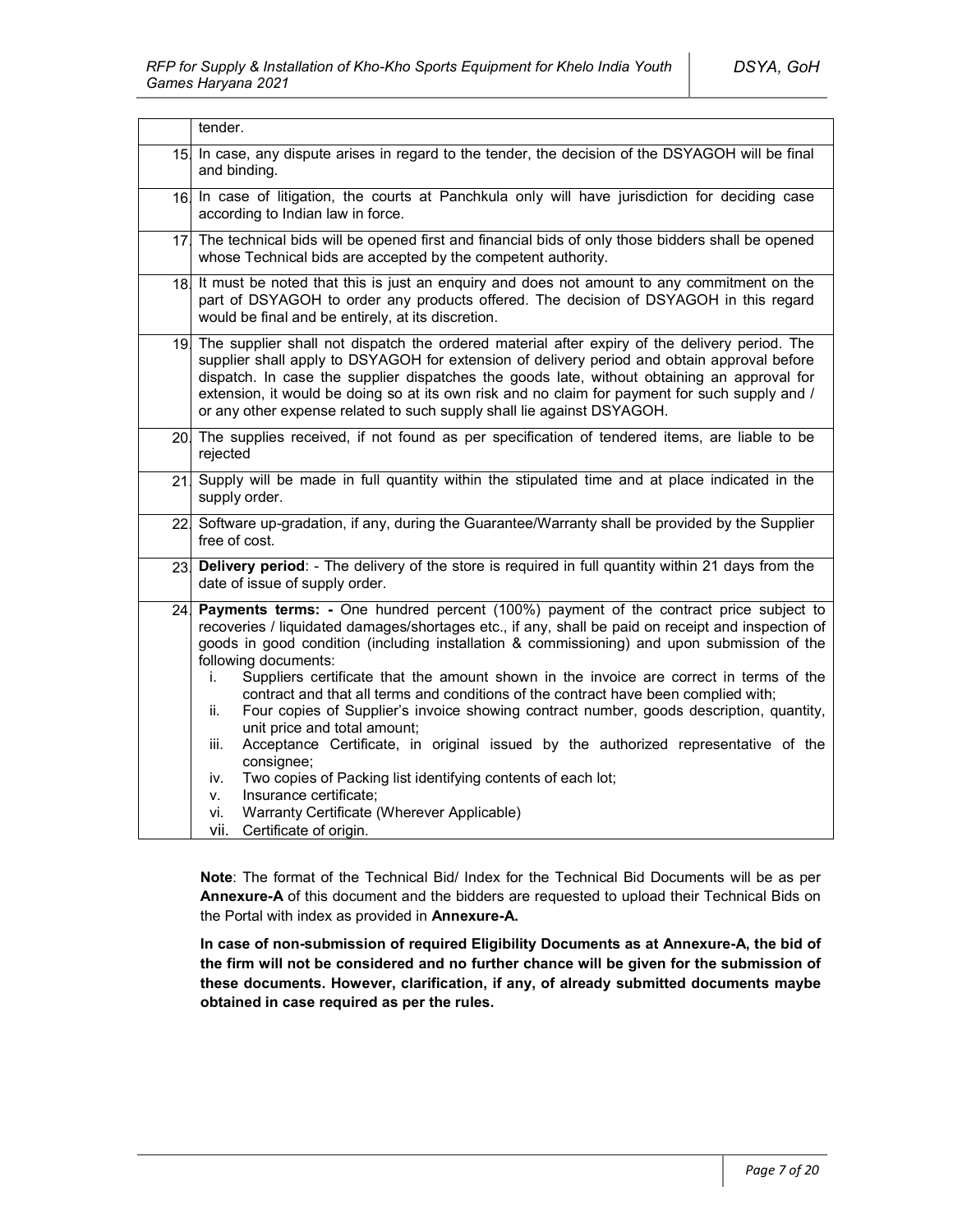**Standard Terms and Conditions** (wherever applicable these terms & conditions will overrule the specific terms and conditions as at Para 'C' above): -

#### **1. EMD: -**

The firms are required to deposit Earnest Money as indicated above failing which the tenders are liable to be rejected. Manufacturing Micro & Small Enterprises (MSEs) of the State, Startups/ First Generation Entrepreneurs of the State, Central or Haryana Public Sector Enterprises and "approved sources" as declared by the Industries Department, Haryana, are exempt from the deposit of EMD.

#### **2. Performance Security:**

The successful Tenderer/Bidder shall be required to deposit Performance Security Deposit within 14 days of issuance of LOA as under: -

| Sr.<br><b>Type of Firm/Enterprises</b><br>No.<br><b>Deposit</b> |                                                                                            | <b>Value of Performance Security</b>                          |  |
|-----------------------------------------------------------------|--------------------------------------------------------------------------------------------|---------------------------------------------------------------|--|
|                                                                 | Haryana based firms: -                                                                     |                                                               |  |
|                                                                 | (i)<br><b>Small Enterprises (MSEs)</b>                                                     | Haryana Based Micro and $($ i) @0.2% of the value of contract |  |
| (ii) Haryana based other firms<br>enterprises                   |                                                                                            | (ii) @2% of the value of contract                             |  |
| 2                                                               | Other States/ UTs based firms                                                              | @ 3% of the value of contract                                 |  |
|                                                                 | <b># Harvana hased MSEs will be eligible for performance security denosit @ 0.2% who l</b> |                                                               |  |

**#** *Haryana based MSEs will be eligible for performance security deposit @ 0.2% who have filed SSI Certificate/EM Part-II/Udyog Aadhaar Memorandum (UAM)/Udyam Registration in Haryana and who participate directly in the tendered/quoted items and offering to supply the entire* Work/Supply Order by their enterprise*.*

The conditions governing the above may kindly be seen in the notification dated 14.12.2020.

The performance security in excess of the EMD already deposited can be submitted in the shape of Demand Draft/Call Deposit Receipt/Banker's Cheque or in the shape of equivalent Bank Guarantee of any scheduled bank with branch in Panchkula. The performance security shall be returned after the successful completion of the warranty period.

In case of Bank Guarantee, the successful bidder shall furnish the performance security for the required amount (as per the above table) valid up to 180 days beyond the warranty period and further revalidating till the warranty in case of replacement during warranty period.

#### **3. Price Fall Clause:**

Price Fall Clause is that the price quoted in the tender/quotation or approved in the Rate Contract for the stores shall not exceed in any way the lowest price at which the tenderer quote for the supply the stores of identical description to Central / State Government Institutions/Undertakings/any other person during the delivery period/currency period of the rate contract. If, at any time during the delivery period/currency period, the successful tenderer reduces the rates/sale price of the quoted stores to any person at the price lower than the price chargeable under the supply order/ rate contract, the tenderers should forthwith notify such reduction and inform this office and the price payable under the supply order/contract for the stores supplied after the date of coming into force of such reduction of the rates shall stand correspondingly reduced to that level. The successful tenderers shall promptly notify the reduction of rates to this office as well as to the concerned Indenting Officer/ Consignees. The tenderer shall also give a certificate on their bills that the rates charged by them are not in any way higher to those quoted by them to the Central and other State Government etc., during the corresponding period. The Indenting Officer shall be required to ensure that requisite certificate is given by the concerned firm on the bills before releasing their payments.

**4. Penalty to firm on Delay in delivery:** Should the contractor fail to deliver or dispatch any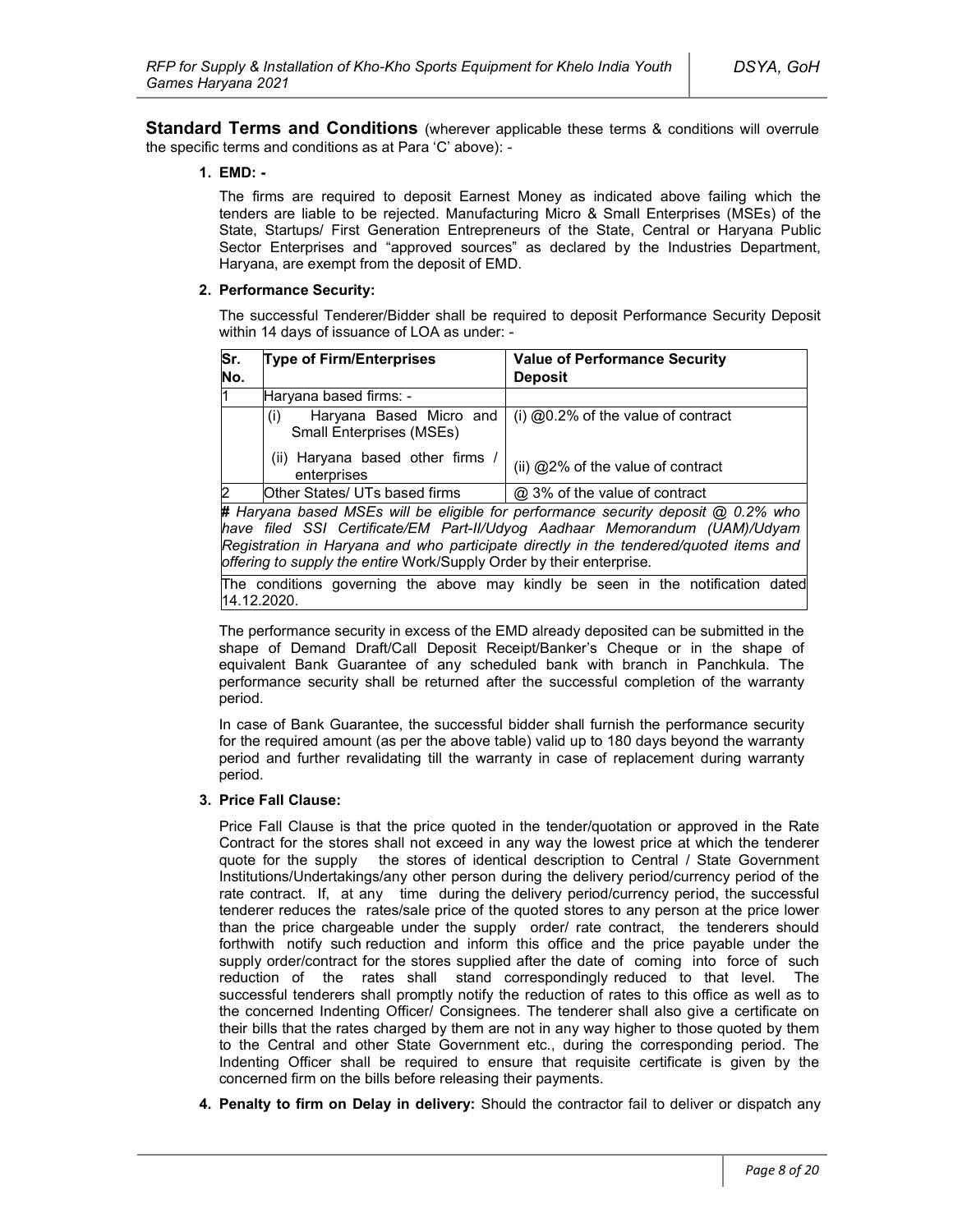consignment within the period prescribed for such delivery or dispatch stipulated in the supply order, the delayed consignment will be subject to 2% penalty per consignment per month recoverable on the value of the stores supplied.

**5.** The bidders are required to quote the basic rates, the delivery/ transportation costs/ applicable GST and duties etc., and the place of billing for the supply of stores clearly and separately. The bidders are required to intimate the place of billing.

#### **6. Penalty Clause for Department/ Govt. Agencies for delay in Payment**

Delay in payments to the suppliers beyond the stipulated credit period indicated in the supply order, unless supported by cogent reasons and approved by a higher authority, will attract penal interest on the defaulting amount  $@$  Rs. 25/- per rupees one lakh per day of delay beyond the stipulated credit period.

#### **7. Negotiation of Rates**

Regarding negotiations of rates, policy issued by the State Government vide G.O. No.2/2/2010-4-IB-II dated 18.06.2013, G.O. No.2/2/2010-4-IB-II dated 16.06.2014, G.O. No.2/2/2010-4-IB-II dated 09.02.2015 will be applicable.

#### **8. Concession to MSMEs of State:**

The State Government has notified "Haryana State Public Procurement Policy for MSME - 2016" which will be applicable in respect of concessions to Haryana based MSMEs and KVIs. For claiming the relevant concession/s like Tender Fee, Earnest Money Deposit (EMD), Turnover, Exemption in respect of Past Performance & Experience, Purchase Preference and Performance Security, the bidders are required to submit the documentary proof from Government authorities showing that they come under Haryana based manufacturing MSME/KVI units as the case may be e.g. **\***Entrepreneurs Memoranda in Haryana in bidder's name and further subject to fulfilment of eligibility criteria as provided in the said Policy of 2016.

**\*Note:-** To claim the concessions/benefits under the above policy, the bidder is required to submit SSI Certificate/Manufacturing Entrepreneurs Memorandum (part-II) issued by the Industries Department Haryana in respect of the quoted item / Udhyog Aadhaar Memorandum (UAM)/Udhyam Registration of Haryana based manufacturing enterprises in respect of the quoted item *(Ref. Industries & Commerce Department Haryana Memo No.TS/DS&D/11389-A Dated 03.07.2018)* and further subject to fulfilment of eligibility criteria as provided in the said Policy of 2016 and amendments from time to time

### **9. Concession/benefits to Startups/First Generation Entrepreneurs of State:**

The State Government has notified "Concession/benefits in Public Procurement to Startups/First Generation Entrepreneurs of State" which will be applicable in respect of concessions to Startups/First Generation Entrepreneurs of State. For claiming the relevant concession/s like Tender Fee, Earnest Money Deposit (EMD), Turnover, Exemption in respect of Past Performance & Experience, Purchase Preference and Performance Security, the bidders are required to submit the documentary proof as per the said policy.

**10.** In case of evidence of cartel formation by the bidder(s), the EMD is liable to be forfeited along with other actions as are permissible to Government like filing complaints with the Competition Commission of India and/ or other appropriate forums.

#### **11. Purchase Preferences for approved Sources**

The DSYA Haryana, reserves the right to allow purchase preference to the approved sources, including Central or Haryana State Public Sector Undertakings/Enterprises, provided that such approved source takes part in the bidding process and the quoted prices of the approved source is within 10% of the lowest acceptable price, other things being equal. However, such purchase preference would be available to the approved source only at the lowest acceptable price.

**12. Preference to Make in India: -** The public procurement in the State in reference to "Preference to make in India" shall be governed by Govt. Order No.02/08/2020-4IB-II dated 18.11.202 or as amended from time to time in this regard)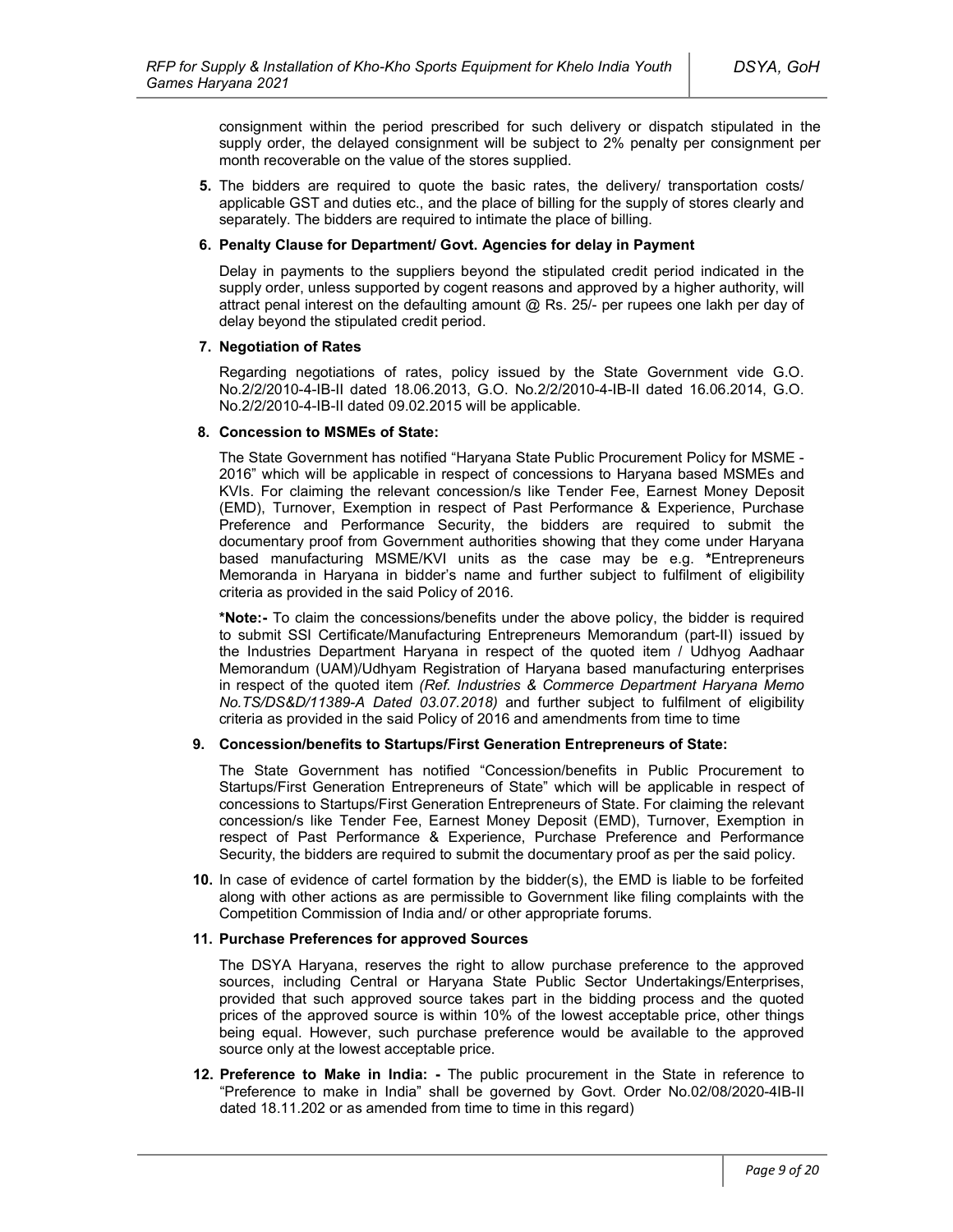**13. Restriction in Public procurement from bidders of certain Countries: -** The restriction on procurement from bidders from a Country or Countries on grounds of Defense of India or matters directly or indirectly related thereto including National Security shall be governed by Govt. Order No.02/09/2020-4IB-II dated 10.12.2020 or as amended from time to time in this regard).

#### **14. Penalty clause for rejected samples/ material offered by the Bidder:**

In case, the material offered for inspection by the firm fails to meet the specifications stipulated in NIT/Order/Contract and the samples are rejected by the Inspecting Committee, the Indenting Department will have the right to levy a penalty at 0.1% of the total order value. In case, the material offered for inspection fails during the 2nd inspection also, the Indenting Department will have the right to increase the penalty to 0.25% of the total order value. In case, the material offered fails during the 3rd and final inspection also, the firm will be liable for penal action including forfeiture of security, risk purchase, debarring/ blacklisting in future, and no further opportunity for inspection would be provided to the supplier firm.

#### **15. Grievance Redressal Mechanism for dealing with the representations/ complaints/ letters of the participating bidders/ firms:**

A time bound Grievance Redressal Mechanism for dealing with the representations/ complaints/ letters of the participating bidders/ firms in the tendering process in the State Public Procurement will be governed by State Government Policy. All the bidders/ firms who want to make any representation/ complaint against any issue related to their technical scrutiny of the bids may do the same within 5 working days (up to 05:00 P.M. of the Fifth Working day) of the date of issue of letter/ intimation regarding their **As per NIT/ Not as per NIT status.** They have to ensure that their communication is delivered/ reached within 5 working days and delay in postal will not be counted as a valid reason. No representation/ complaint in whatsoever manner from the bidders/ firms will be entertained after the opening of Financial Bid.

**16. Blacklisting**: - The firm should not be blacklisted/debarred either in Government Departments/Agencies in State of Haryana or Central Government Departments/Agencies etc. as on the date of submission of the bid in the present tender. Declaration for the same should be submitted as per the enclosed Annexure- 'D'.

### **17. Arbitration Clause**

In the case of dispute arising upon or in relation to or in connection with the contract between the Employer and the Supplier, which has not been settled amicably, any party can refer the dispute for Arbitration under The Arbitration and Conciliation Act, 1996. Such disputes shall be referred to an Arbitral Tribunal consisting of 3 (three) arbitrators, one each to be appointed by the Employer and the Supplier, the third arbitrator shall be chosen by the two arbitrators so appointed by the parties and shall act as Presiding Arbitrator. In case of failure of the two arbitrators, appointed by the parties to reach a consensus regarding the appointment of the third arbitrator within a period of 30 days from the date of appointment of the two arbitrators, the Presiding arbitrator shall be appointed by the Principal Secretary to Government of Haryana, Department of Sports & Youth Affairs, Chandigarh. The Arbitration and Conciliation Act, 1996 and any statutory modification or re-enactment thereof, shall apply to these arbitration proceedings.

Arbitration proceedings shall be held in India at Panchkula, Haryana and the language of the arbitration proceedings and that of all documents and communications between the parties shall be English.

### **18. Jurisdiction**

All disputes will be settled within the jurisdiction of the Head Quarters of Director, DSYA, Haryana at Panchkula.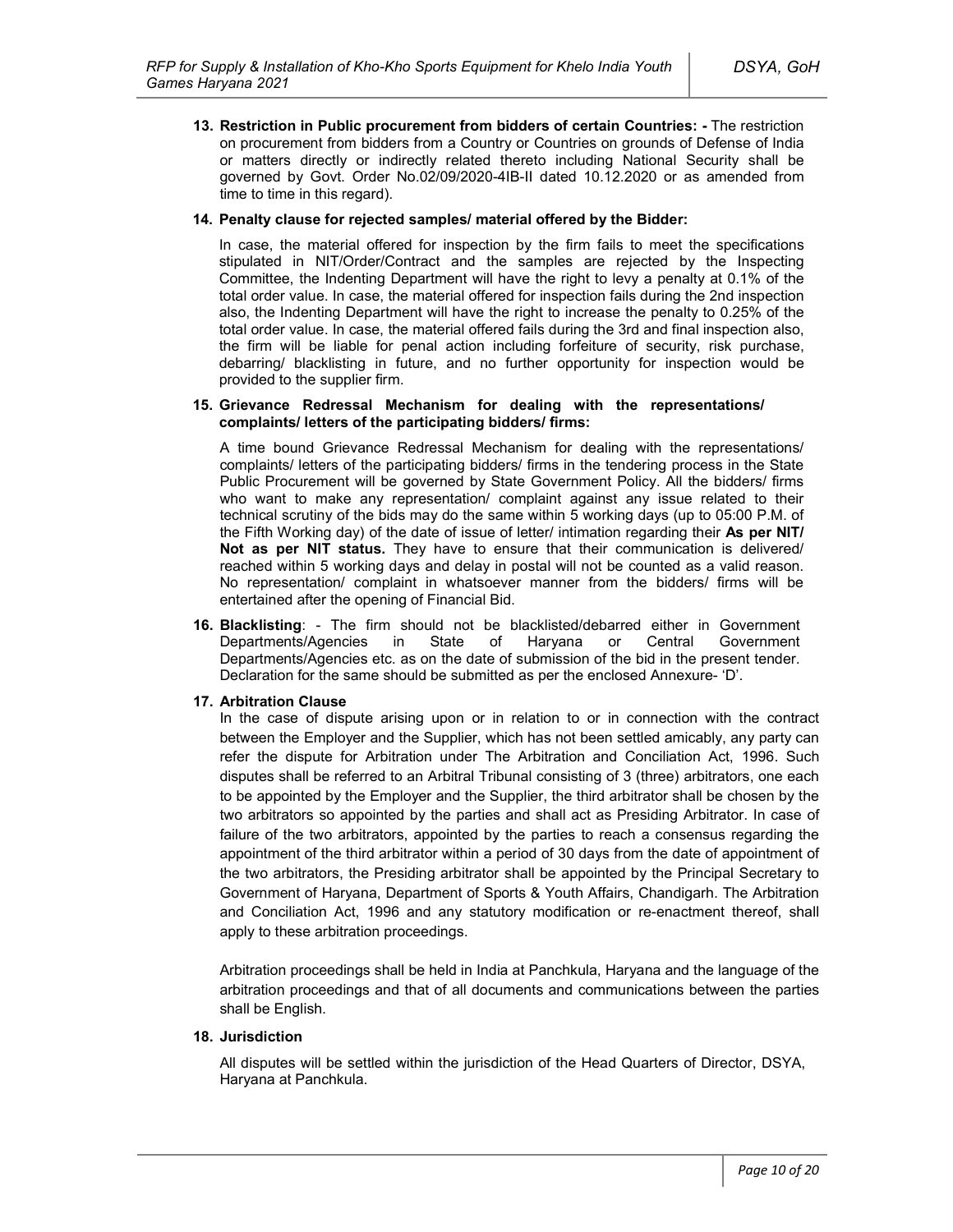### **E. OTHER TERMS AND CONDITIONS**

- 1. The firms are required to mention bifurcation of their rates showing the detail of Basic Rates, GST, Duties etc. in their bid. In case, the supplies are delayed by the firm beyond the stipulated delivery period & there has been any upward revision in the rates of GST/ Duties ON THE CONTRACTED ITEM, no such increase will be allowed. However, if there has been any reduction in GST/Duties, the same will be availed. No variation in GST/ Duties on raw material will be applicable.
- 2. All documents to be submitted by the tenderers with their offer should be self-attested in case the same are copies of original documents.
- 3. The Earnest money of the tenderers will be forfeited to Govt. account and blacklisting/ debarring besides other penal action, if they withdraw their offer/ rates or modify the terms & conditions of the same at any time during the validity of their offer before acceptance.
- 4. The authorized dealer should submit authority letter of their manufacturer, to quote the rates on their behalf failing which tender is liable to be rejected.
- 5. When manufacturer as well as its dealer/s both quote the rates in the same purchase case, then for the purpose of distribution of order, they will be considered as one offer & the order/rate contract will be placed on that firm only which has quoted lower rates among such offers & the offer is as per NIT.
- 6. The Bid i.e. Technical Bid as well as Financial Bid is to be submitted online on web portal https://etenders.hry.nic.in/nicgep/app. The Technical Bids uploaded on the portal should have proper indexing and page numbering on all the documents forming the Technical bid. Any supporting documents if required is to be submitted in online mode only along with their Technical Bids by due date and time.
- 7. The Financial bid/s of only those bidders/ items will be opened who qualify on the basis of their Technical Bids and wherever required approval of samples. The date & time of opening of the Financial bids will be intimated in the due course. The financial must be submitted in the bidder's letter head with seal and sign.
- 8. The offer without prescribed Earnest Money, Tender Fee & E-Service fee is liable to be summarily rejected. The deficiency in the remaining documents and tender requirement can be made subject to the decision by DSYA, Panchkula, Haryana
- 9. The quantity of Stores can be increased or decreased.
- 10. Notwithstanding anything contained in the Tender, DSYA reserves the right to accept or reject any Bid, and to cancel the bid process and reject the Tender, at any time, without thereby incurring any liability to the affected Bidder or Bidders and without any obligation to inform the participating/affected Bidder (s) the reason for such decision.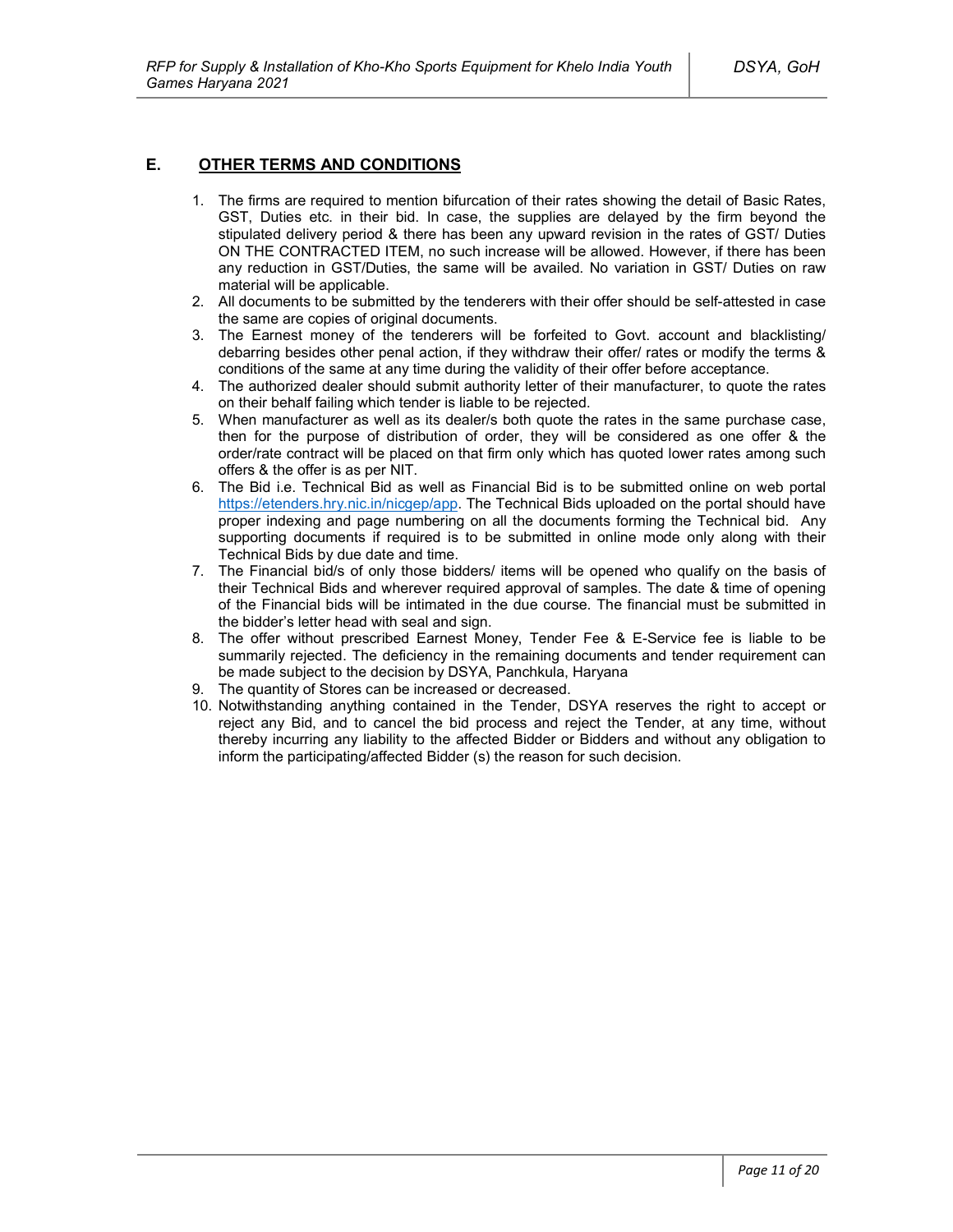### **Annexure- 'A'**

## **Technical Bid format/Index for the Technical Bid documents**

| Sr.<br>No.     | Name of the document                                                                                                                                                                                                                                                                                                                                                                                                                                                            | <b>Status</b><br>оf<br>submission<br>(Yes/No) | Page Number as per<br>numbering given to the<br>technical<br>bid<br>documents<br>uploaded<br>on the portal |
|----------------|---------------------------------------------------------------------------------------------------------------------------------------------------------------------------------------------------------------------------------------------------------------------------------------------------------------------------------------------------------------------------------------------------------------------------------------------------------------------------------|-----------------------------------------------|------------------------------------------------------------------------------------------------------------|
| $\mathbf 1$    | All the documents submitted by the bidder as part of<br>its Technical Bid are attested by the signing authority<br>of the bidder.                                                                                                                                                                                                                                                                                                                                               | Yes/No                                        |                                                                                                            |
| $\overline{2}$ | An undertaking by the bidding firm in reference to<br>acceptance of all the terms & conditions and<br>specifications.                                                                                                                                                                                                                                                                                                                                                           | Yes/No                                        |                                                                                                            |
| 3              | Bidder should submit documents as per condition<br>No. $C(1)$ of the NIT.                                                                                                                                                                                                                                                                                                                                                                                                       | Yes/No                                        |                                                                                                            |
| 4              | In respect of condition no. D (16) of the NIT Affidavit<br>on Non-Judicial Stamp Paper duly certified by the<br>Notary stating that the firm [name of the Firm] has<br>blacklisted/debarred<br>been<br>either<br>in<br>never<br>Department/Agencies<br>in<br>State<br>of<br>Government<br>Haryana<br>Central<br><b>or</b><br>Government<br>Department/Agencies etc. as on the date of<br>submission of the bid in the present tender. Please<br>refer Annexure- 'D' of the NIT. | Yes/No                                        |                                                                                                            |
| 5              | In respect of condition No. C (2) of the NIT Average<br>annual turnover of the Bidder from sale of sports<br>apparel and equipment/items in the last 3 years i.e.<br>2017-18, 2018-19 and 2019-20 must be at least 01<br>Crore. Bidder is required to submit valid Turnover<br>Certificate for last 3 Financial Years duly certified by<br>CA as per the enclosed Annexure- 'E' of the NIT.                                                                                     | Yes/No                                        |                                                                                                            |
| 6              | Bidder should submit documents as per condition<br>No. C (3) of the NIT.                                                                                                                                                                                                                                                                                                                                                                                                        | Yes/No                                        |                                                                                                            |
| $\overline{7}$ | Bidder should submit documents as per condition<br>No. $C(4)$ of the NIT.                                                                                                                                                                                                                                                                                                                                                                                                       | Yes/No                                        |                                                                                                            |
| 8              | Bidder should submit all the required details as per<br>Condition as at Sr. No. C (6) of the NIT.                                                                                                                                                                                                                                                                                                                                                                               | Yes/No                                        |                                                                                                            |
| 9              | Bidder should submit certificate as per condition No.<br>$C(7)$ of the NIT.                                                                                                                                                                                                                                                                                                                                                                                                     | Yes/No                                        |                                                                                                            |
| 10             | Bidder should submit the warranty certificate as per<br>condition No. C (8) of the NIT.                                                                                                                                                                                                                                                                                                                                                                                         | Yes/No                                        |                                                                                                            |
| 11             | Bidder should submit certificate as per condition No.<br>$C(9)$ of the NIT.                                                                                                                                                                                                                                                                                                                                                                                                     | Yes/No                                        |                                                                                                            |
| 12             | In respect of Condition as at Sr. No. C (10) of the<br>NIT-the bidder is required to submit certificate that<br>the technical specification of the sports equipment<br>used in competitions should be as per rule of the<br>International / National Federation/Association of<br>concerned disciplines.                                                                                                                                                                        | Yes/No                                        |                                                                                                            |
| 13             | Bidder should submit self-attested declaration on Rs.<br>100/- stamp paper as per Condition as at Sr. No. C<br>$(12)$ of the NIT.                                                                                                                                                                                                                                                                                                                                               | Yes/No                                        |                                                                                                            |
| 14             | In respect of Condition as at Sr. No. C (13) of the<br>NIT- The bidder must submit information with                                                                                                                                                                                                                                                                                                                                                                             | Yes/No                                        |                                                                                                            |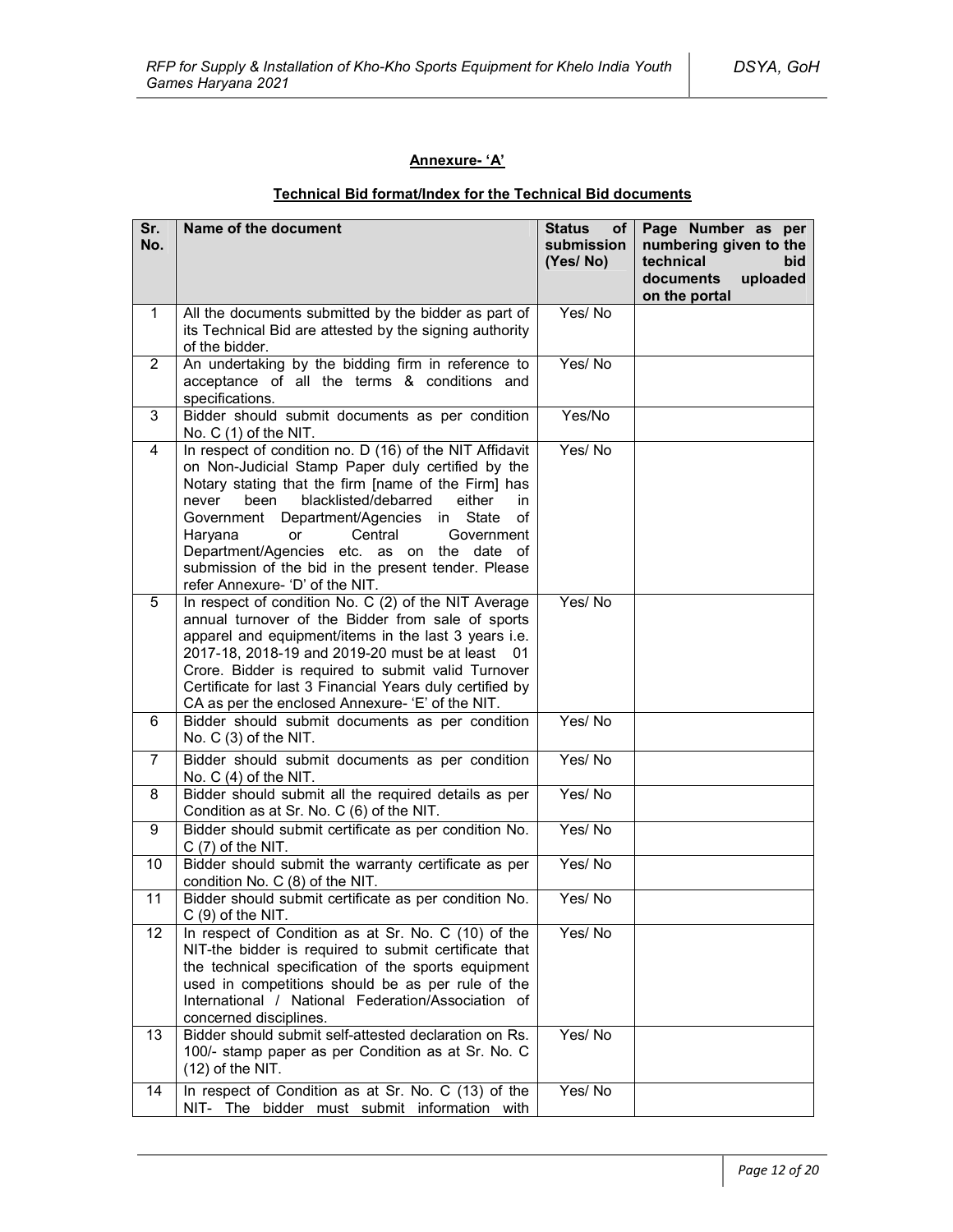|    | supporting documents as specified in Annexure-III.   |         |
|----|------------------------------------------------------|---------|
| 15 | Bidder should submit undertaking as per condition    | Yes/No  |
|    | No. C (22) of the NIT.                               |         |
| 16 | <b>GST</b><br>Bidder should provide Copy of<br>valid | Yes/ No |
|    | Registration Certificate.                            |         |
| 17 | Acceptance of Delivery Period as per NIT.            | Yes/ No |
| 18 | Acceptance of Payment terms as per NIT.              | Yes/No  |
| 19 | All uploaded documents are properly numbered and     | Yes/No  |
|    | in sequence.                                         |         |
| 20 | Tender submission letter submitted                   | Yes/No  |
| 21 | PDF Catalogue as per Annexure II                     | Yes /No |

**Important:** -\* **In case the Technical Documents are uploaded on the portal without proper page numbering, the Tendering Department will be within its right to cancel the bid of the said firm.**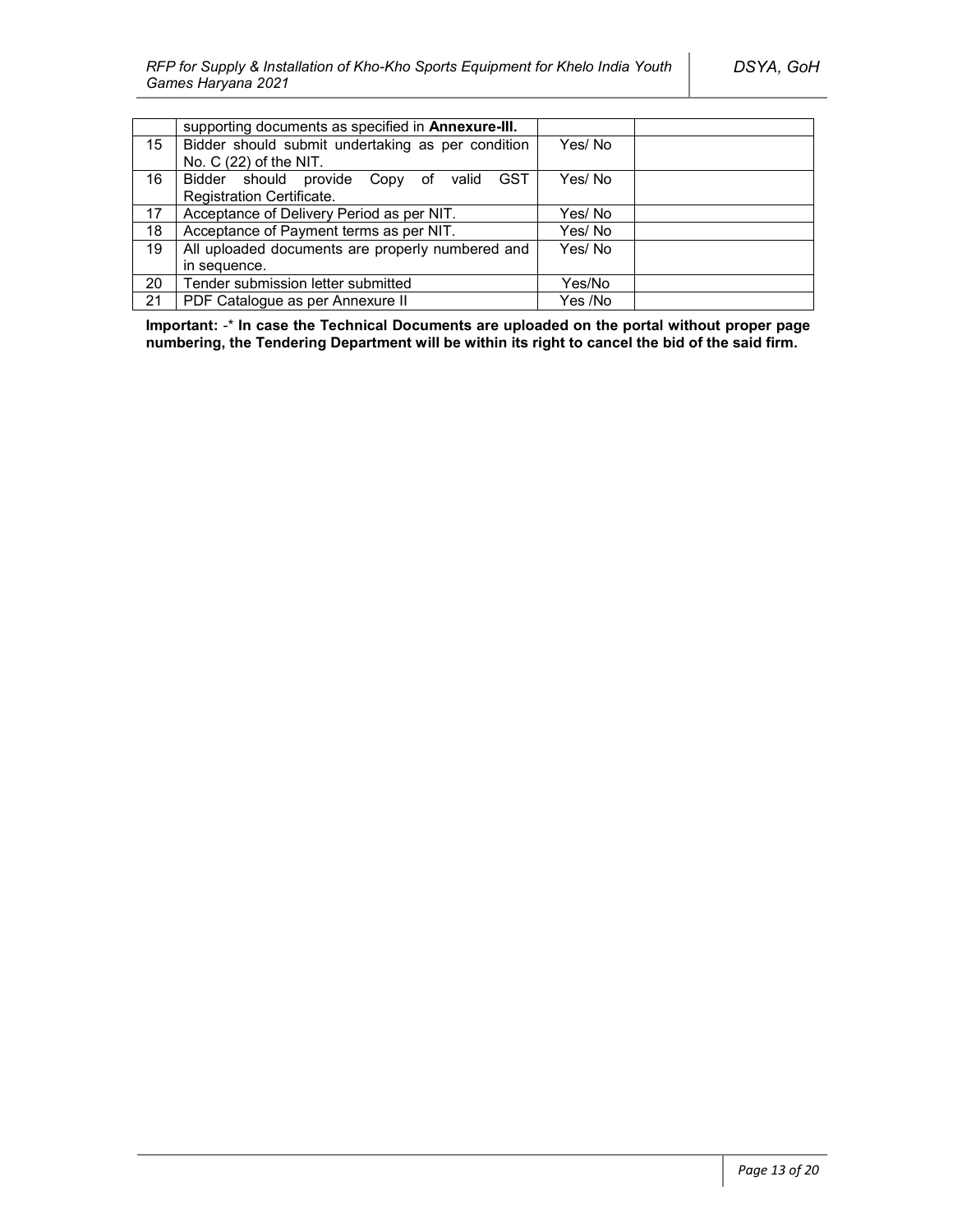### **Annexure- 'B'**

#### **Tender Submission Letter**

To

CEO, Khelo India Youth Games, Department of Sports & Youth Affairs (DSYA), Government of Haryana Tau Devi Lal Sports Complex, Sector 3, Panchkula, Haryana – 134109

Sub: 'Supply & Installation of Kho-Kho Sports Equipment for Khelo India Youth Games Haryana-2021'

Ref: RFP No. .................................................

I/ We, the undersigned, offer to provide the above services to DSYA. We are hereby submitting our bid, in a sealed envelope.

I/We, hereby declare that:

- (a) We are enclosing and submitting herewith our Bid, with the details as per the requirements of the tender, for your evaluation and consideration.
- (b) I/We have read carefully the terms and conditions of the tender document attached hereto and hereby agree to abide by the said terms and conditions.
- (c) The bid is unconditional.
- (d) I/We undertake that documents submitted are genuine/authentic and nothing material has been concealed. I/We understand that the contract is liable to be cancelled, if it is found to be having obtained, through fraudulent means/concealment of information.
- (e) We shall make available to the DSYA any additional information it may find necessary or require to clarify, supplement or authenticate the Bid.
- (f) Until a formal agreement is prepared and executed, acceptance of this tender document shall constitute a binding contract between DSYA and us subject to the modifications, as may be mutually agreed to, between DSYA and us.
- (g) We agree to keep this bid valid for acceptance for a period of ninety (90) days from the date of opening the bid.

We understand that the DSYA is not bound to accept any tender that the DSYA receives.

Yours faithfully,

Authorized Signatory (with Name, Designation, Contact no. and Seal) *Note: On the Letterhead of the Bidder.*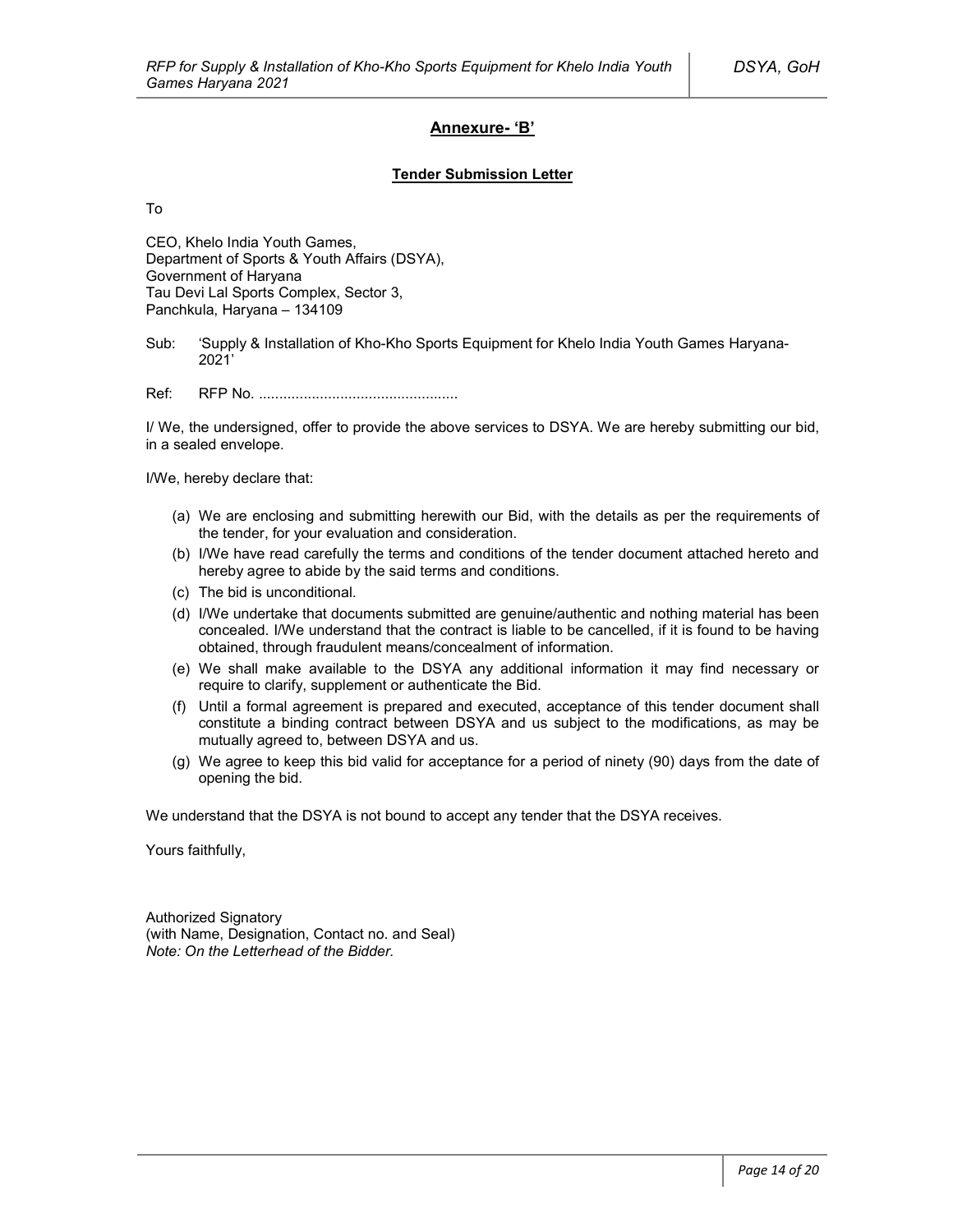### **Annexure- 'C'**

#### **MAF (Manufacturer Authorization Form)**

Date: Ref Number:

To

CEO, Khelo India Youth Games, Department of Sports & Youth Affairs, Govt. of Haryana, Tau Devi Lal Sports Complex, Sector 3, Panchkula, Haryana - 134109

- Sub: 'Supply & Installation of Kho-Kho Sports Equipment for Khelo India Youth Games-2021, Haryana'
- Ref: RFP No. .................................................

Dear Sir,

We authorize M/s ................., to offer their quotation, negotiate and conclude the contract with you against the above invitation for offer.

We hereby extend our full guarantee and warranty as per terms and conditions of the and/or the contract for the equipment and services offered against this invitation for offer by the M/s ……………., **<Full address>**. We hereby commit to the terms and conditions and will not withdraw our commitments during the process and/or the period of contract. As OEM, if the successful bidder is unable to perform services as per contract, OEM shall offer maintenance services or designate another agency as per /contract for equipment offered and shall be responsible for execution of contract and shall be eligible to receive payments as per payment schedule

Yours Faithfully, (Signature of the Bidder)

Name Designation Seal<sup>1</sup> Date: Business Address: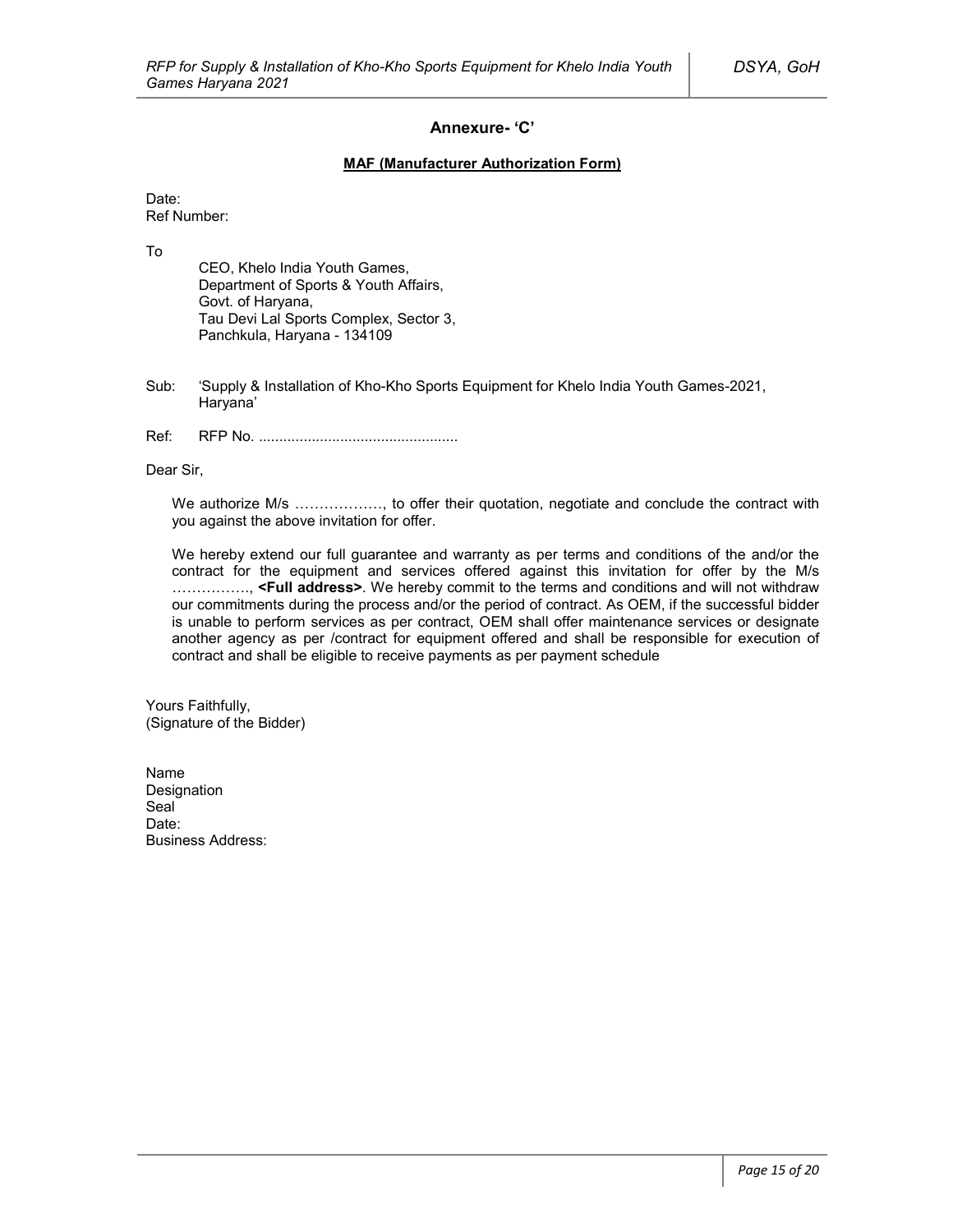### **Annexure-'D'**

#### **Performa for Affidavit**

*(on non-judicial stamp paper of Rs. 100/-)*

I \_\_\_\_\_\_\_\_\_\_ Proprietor/Director/Partner of the firm M/s. \_\_\_\_\_ do hereby solemnly affirm that our firm M/s. has never been blacklisted/debarred either in Government Departments/Agencies in State of Haryana or Central Government Departments/Agencies etc. as on the date of submission of the bid in the present tender.

…………………………………………… Name of the Bidder

…………………………………………………… Signature of the Authorised Signatory

…………………………………………… Name of the Authorised Signatory

Place: \_\_\_\_\_\_\_\_\_\_\_\_\_\_\_\_\_ Date: \_\_\_\_\_\_\_\_\_\_\_\_\_\_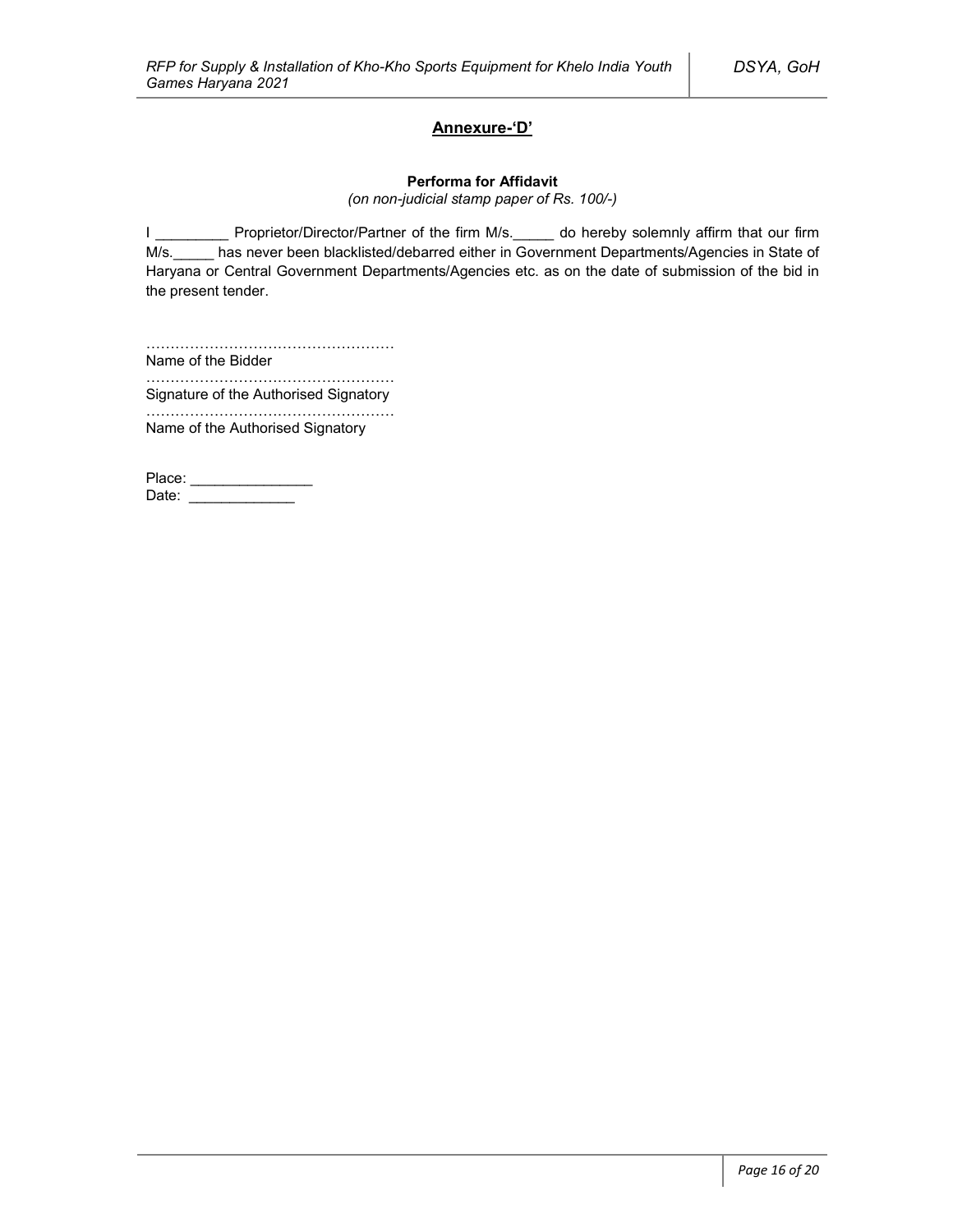### **Annexure- 'E'**

### **Format for Financial Capacity**

| <b>Financial Year</b> | <b>Annual Turnover</b> |
|-----------------------|------------------------|
| 2017-18               |                        |
| 2018-19               |                        |
| 2019-20               |                        |

**Note:** All figures quoted above shall be substantiated by attaching the copy of Audited Annual Reports or a certificate from a Chartered Accountant.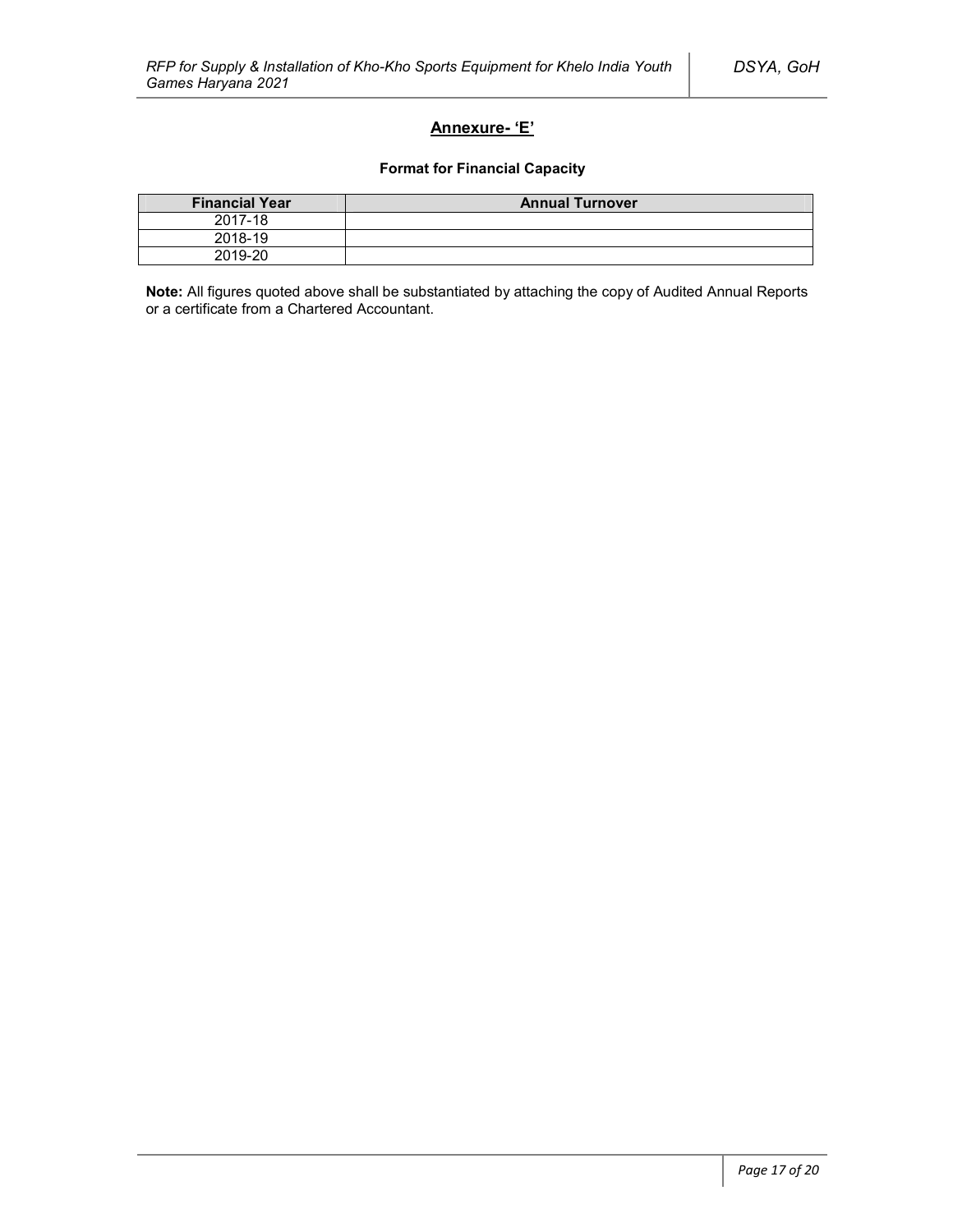### **ANNEXURE- 'I'**

### **ITEM WISE DETAILED SPECIFICATIONS & QUANTITY**

### **Sports Discipline: Kho-Kho**

| <b>Sr No</b>   | <b>Item Description</b>                                                                   | <b>Item Specification</b>                                                                                                                                                                    | <b>Required Brand</b>                     | Quantity |
|----------------|-------------------------------------------------------------------------------------------|----------------------------------------------------------------------------------------------------------------------------------------------------------------------------------------------|-------------------------------------------|----------|
| 1              | Kho-Kho Mats (Green<br>& Yellow) (620 mats<br>per set)                                    | For 01 ground $(30 \text{ m} \times 30 \text{ m})$ ; Mat<br>size:1 $m \times 1m$ ; Density 35-40 mm;<br>interlocking system; Approved by<br>KKFI                                             | Gravolite /<br>Shivnaresh/ Vats           | 3        |
| $\overline{2}$ | Kho-Kho Poles-<br>Wooden (For<br>Outdoor) wooden<br>poles (in 1 set 2<br>poles) (outdoor) | Height-120-125 cms above the<br>ground and 40-50cms below the<br>ground, wood circumference: 9-<br>10cms at the top and 28.25-<br>31.4cms at the bottom, colour:<br>white). Approved by KKFI | Spartan/ Matta<br>Sports/ Sanrit<br>Impex | 5        |
| 3              | Marking tape (White)                                                                      | width 4cm (Colour: white)                                                                                                                                                                    | Friends Sports/<br>Matta Sports           | 300      |

**Note:** Bidders are requested to quote exactly the required specifications and brands which are mentioned above. Quoted items other than the above-mentioned specifications and brands will not be considered.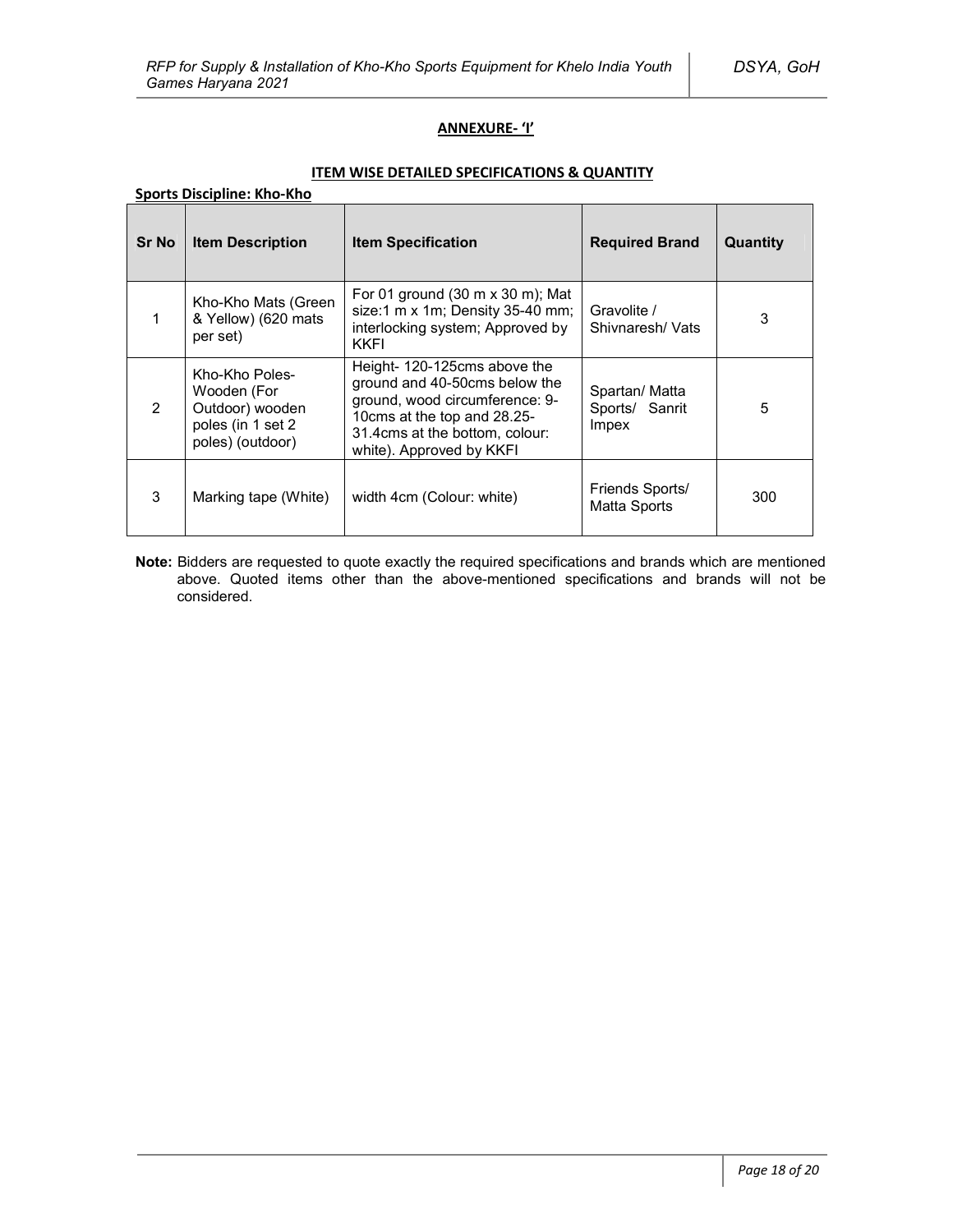### **ANNEXURE- 'II'**

## **COMPLIANCE STATEMENT:**

### **Sports Discipline: Kho-Kho**

| <b>Sr No</b> | <b>Item Description</b>                                                            | <b>Compliance</b><br><b>Specifications</b><br>(Yes/No) | <b>Offer Brand</b><br>(Make/Model) | <b>Remarks</b><br>(If Any) |
|--------------|------------------------------------------------------------------------------------|--------------------------------------------------------|------------------------------------|----------------------------|
|              | Kho-Kho Mats (Green &<br>Yellow) (620 mats per set)                                |                                                        |                                    |                            |
| 2            | Kho-Kho Poles-Wooden (For<br>Outdoor) wooden poles (in 1<br>set 2 poles) (outdoor) |                                                        |                                    |                            |
| 3            | Marking tape (White)                                                               |                                                        |                                    |                            |